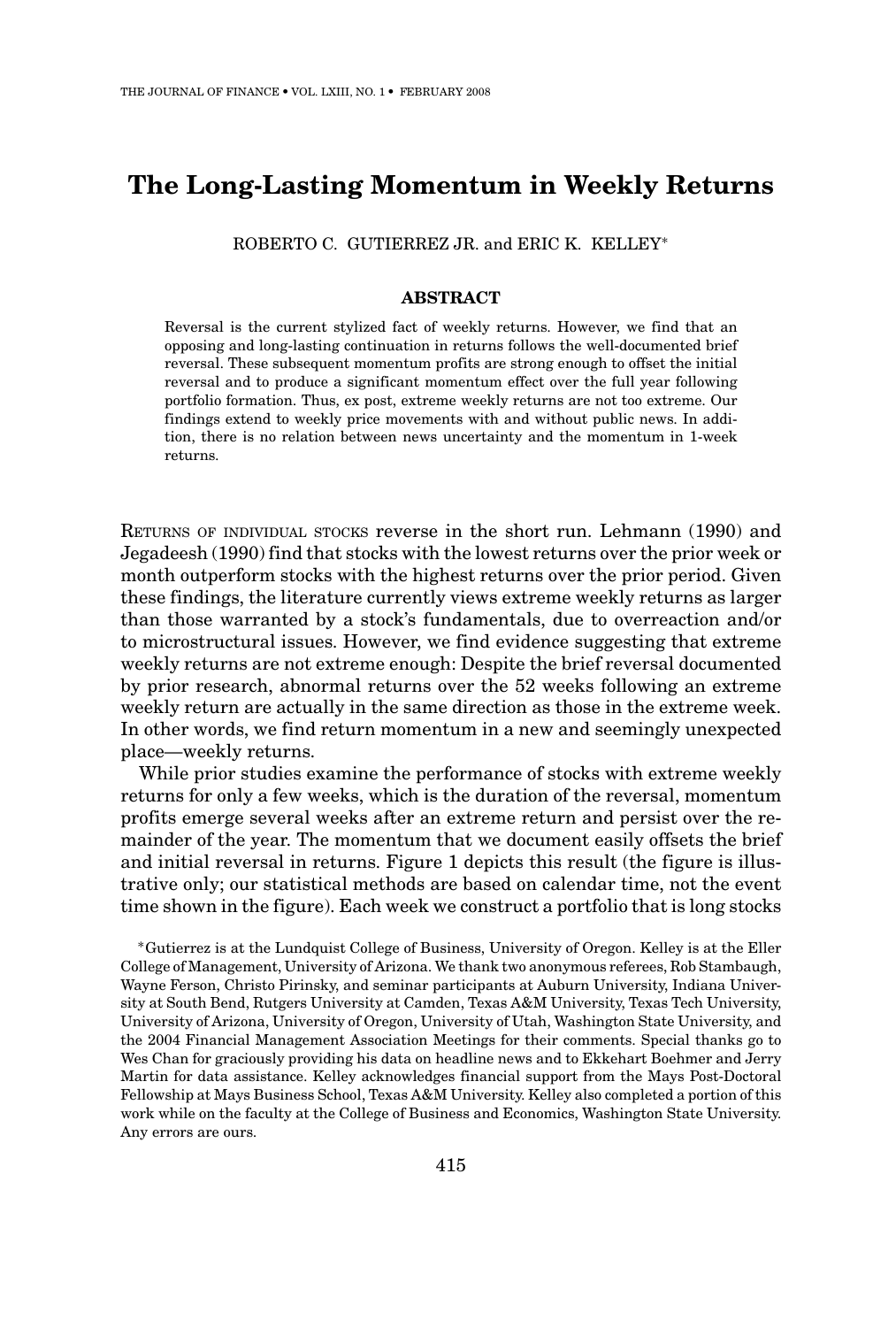

**Figure 1. Each week from 1983 to 2003, we rank stocks based on their returns over the prior week and form a portfolio comprised of a long position in the top decile of stocks (winners) and a short position in the bottom decile (losers).** Raw profits are calculated for each separate event week. Cumulative profits are plotted. Negative profits indicate reversal of the formation-week returns and positive profits indicate momentum. Returns are formed from the midpoints of the quoted bid and ask prices at each day's close. Stocks priced below five dollars at the end of formation week *t* are excluded.

in the highest decile of the prior week's return and short stocks in the lowest decile. The brief reversal found by prior studies is confirmed as the profits to the long-minus-short portfolio are negative the first 2 weeks following an extreme return. The new finding is the persistent and impressive run-up in profits that follows the initial reversal. In fact, the profits over the 52 weeks following an extreme weekly return are statistically positive and over 3%, a striking addition to our current understanding of extreme weekly returns. Hence, there is actually momentum in 1-week returns, net of the initial reversal.

This finding of momentum in 1-week returns complements the findings of return continuation following corporate events and firm-specific headline news and also Jegadeesh and Titman's (1993) finding of momentum in longer-horizon returns of  $3-12$  months.<sup>1</sup> Given these prior findings, a lack of momentum in short-run returns essentially would be the anomaly within the anomaly literature. Comfortingly, our findings reveal momentum in returns up to 1 year

<sup>1</sup> Daniel et al. (1998) survey the evidence regarding return momentum following corporate events. Chan (2003) finds return momentum following headline news released in print media and newswires. Some concerns about the robustness of post-event return continuation exist for stock splits, dividend changes, seasoned equity offerings, and share repurchases; however, as Fama (1998) notes, the post-event drift in returns following earnings surprises stands firm. Chan (2003) provides evidence of continuation in returns following headline news controlling for many methodological concerns.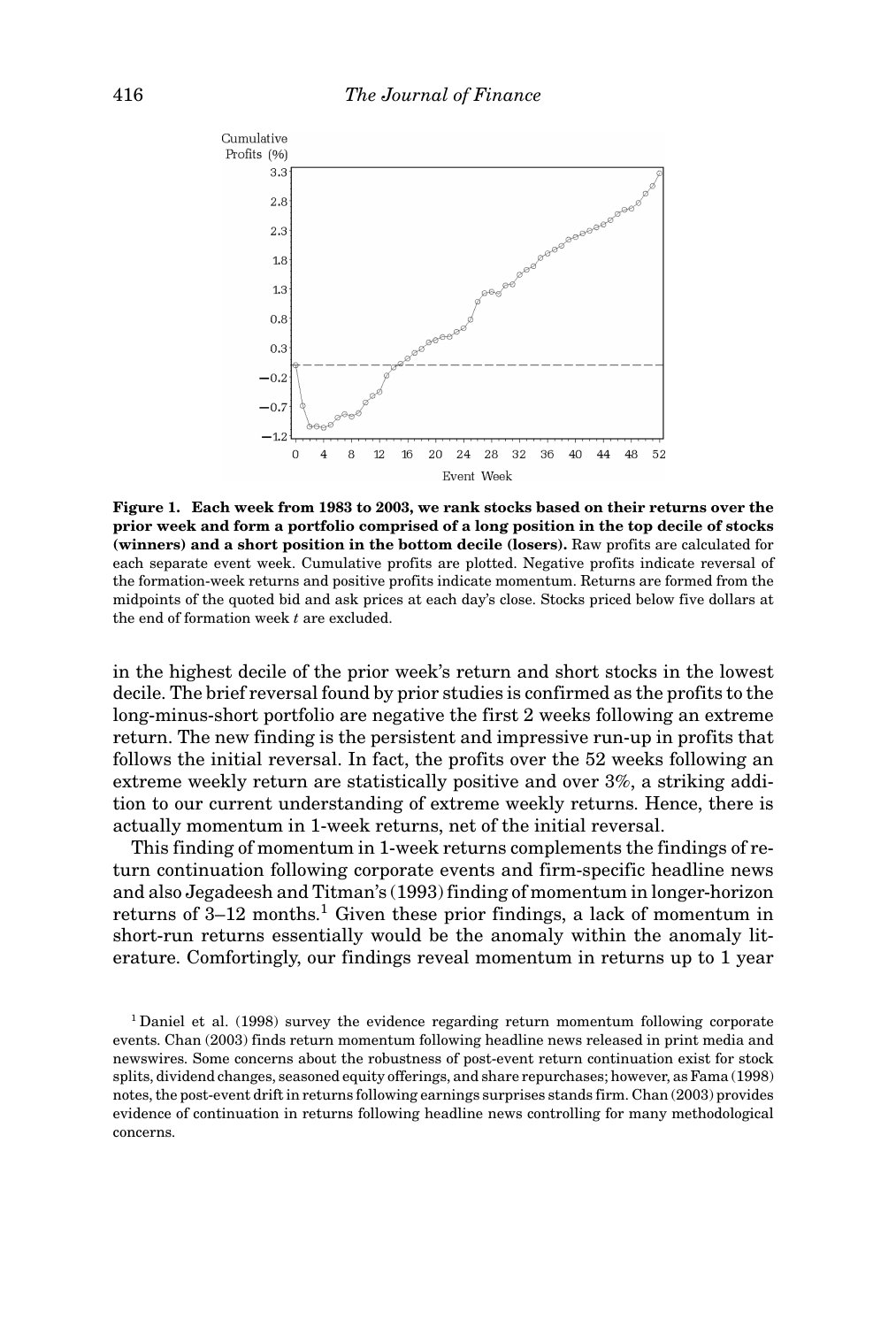to be a remarkably pervasive phenomenon. This observation should benefit researchers attempting to understand the momentum anomaly.<sup>2</sup>

Our results also provide researchers of the momentum phenomenon a new, and arguably superior, testing ground for their theories. Using weekly returns to assess potential explanations of momentum affords researchers greater confidence in identifying the news that underlies the return. The 6- or 12-month returns commonly used to examine momentum theories preclude such identification. We exploit this advantage to revisit two recent studies of the potential sources of momentum in returns. Neither Chan's (2003) finding regarding explicit and implicit news nor Zhang's (2006) finding regarding the uncertainty of news extends to the momentum in 1-week returns.

Chan (2003) provides evidence that the market underreacts to explicit news, which is firm-specific news that is publicly released, yet overreacts to implicit news, which is news implied by price changes not accompanied by any publicly released news. In contrast, we find that extreme-return stocks with explicit news and extreme-return stocks with implicit news behave similarly, both displaying short-run reversal and longer-run momentum (as in Figure 1). This finding impedes concluding that the market categorically underreacts to one type of news and overreacts to another type. Caution should therefore be exercised in modeling traders as strictly overreacting to implicit news, which is the general notion in the theories of Daniel, Hirshleifer, and Subrahmanyam (1998), Hong and Stein (1999), and Daniel and Titman (2006).

Zhang (2006) considers another potential determinant of momentum. If momentum is a consequence of psychological biases inducing traders to misreact to news, then momentum should increase with the uncertainty in the valuation impact of news. This follows from the observation that psychological biases worsen as the precision of news decreases. However, we find that the momentum in 1-week returns is not reliably related to measures of uncertainty.

Regarding the short-run reversal in returns, Jegadeesh and Titman (1995a), Cooper (1999), Subrahmanyam (2005), and others find that bid-ask bounce and other microstructural issues do not fully explain the return reversal.<sup>3</sup> These researchers interpret the remaining reversal in returns as evidence of the market's overreaction to firm-specific news. On the other hand, Avramov, Chordia, and Goyal (2006) show that weekly reversals are strongest for stocks in which liquidity is low and turnover is high. They attribute reversal in weekly returns to price pressure caused by noninformational demand for immediacy.4 Our momentum finding does not discriminate between these two interpretations of the brief reversal. For example, it is possible that short-run traders overreact

<sup>2</sup> DeBondt and Thaler (1985) and others show that long-horizon returns of 3–5 years reverse.

<sup>3</sup> Kaul and Nimalendran (1990) and Conrad, Kaul, and Nimalendran (1991) show that part of the return reversal is due to bid-ask bounce. Lo and MacKinlay (1990) and Boudoukh, Richardson, and Whitelaw (1994) note that nonsynchronous trading contributes to contrarian profits. Jegadeesh and Titman (1995b) observe that market makers set prices in part to control their inventories, which induces a return reversal.

<sup>4</sup> Precisely measuring illiquidity is a difficult task, as Avramov et al. (2006) acknowledge. They employ Amihud's (2002) measure in their study.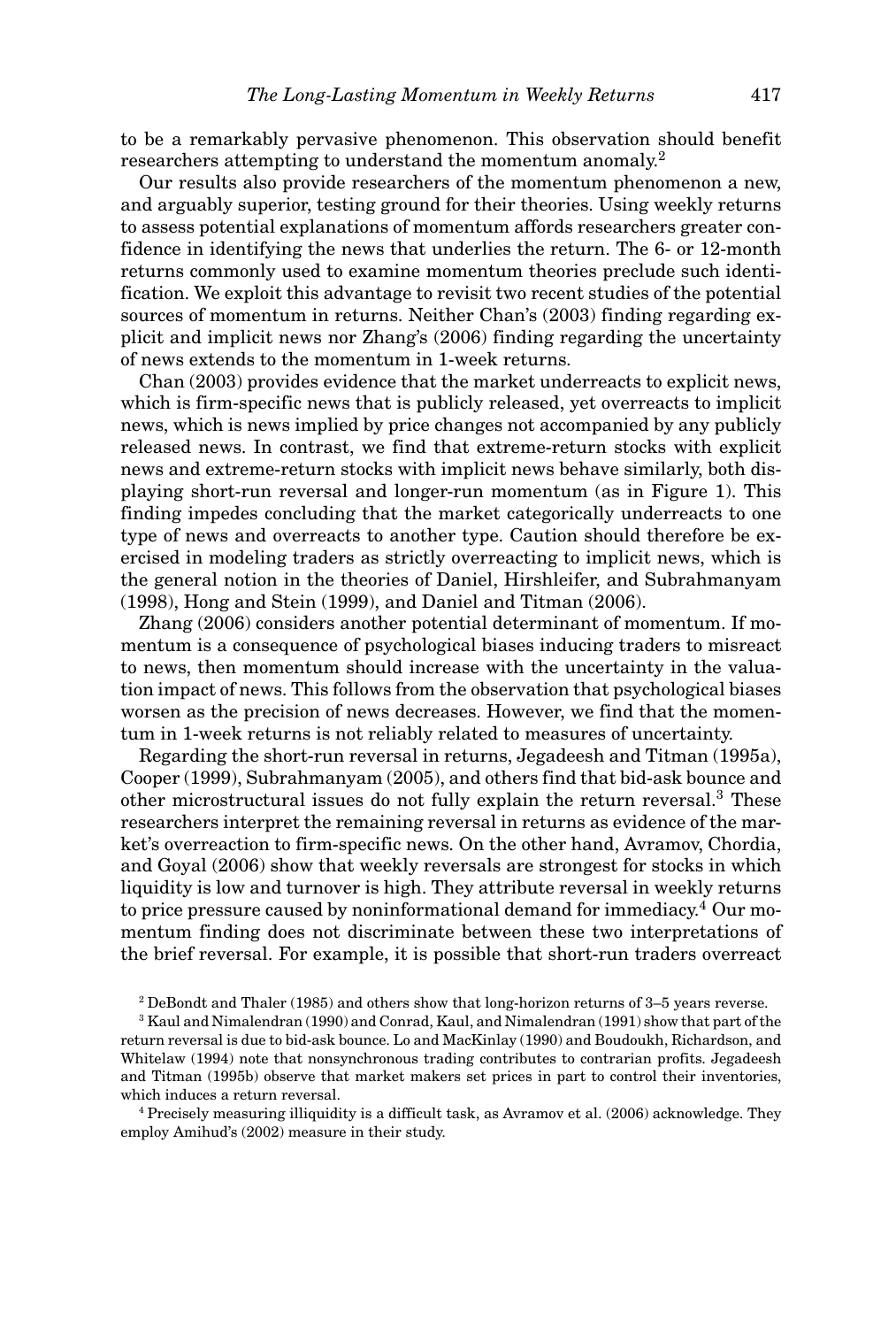to news while longer-term traders underreact. Alternatively, the market might generally respond incompletely to all news while sometimes simultaneously generating sufficient price pressure to warrant a brief reversal. Understanding the precise sources of short-term reversal in returns remains a task for future research.

Regardless of the source of the reversal, our findings speak to the extant view that extreme weekly returns are too extreme. The emergence of strong and ultimately dominant momentum profits a few weeks after an extreme weekly return suggests that on average extreme weekly returns are not extreme enough. Moreover, after eliminating the spurious reversal induced by bid-ask bounce, we find that next-week reversal is largely confined to extreme-return stocks. Thus, our results show that momentum is the larger and more pervasive force in 1-week returns.

The remainder of the paper is organized as follows. Section I details our data and testing methods. Section II discusses the performance of weekly portfolios that are long winner stocks and short loser stocks, identifying momentum in 1-week returns. Section III shows that 1-week momentum is a new finding, independent of the longer-run momentum documented by Jegadeesh and Titman (1993). Section IV revisits Chan's (2003) and Zhang's (2006) studies using weekly returns and provides an overview of potential explanations of 1-week momentum. Section V further examines the robustness of momentum in shortrun returns. Section VI examines the relation between return consistency and the momentum in short-run returns. Section VII discusses the implications of our findings for the literature on short-run reversal. Section VIII concludes.

# **I. Data and Methods**

Prior research finds reversal in the weekly returns of individual stocks. When using returns formed with transaction prices, part of this reversal is certainly due to the spurious negative correlation induced by bid-ask bounce (Roll (1984)). We eliminate this spurious reversal, as Kaul and Nimalendran (1990) and others do, by using quote data instead of transactions prices. Weekly returns are based on the midpoint of the final bid and ask quotes from Wednesday to Wednesday from 1983 through 2003. Quote data for stocks listed on NYSE and AMEX come from the Institute for the Study of Securities Markets (ISSM) for 1983 to 1992 and from the New York Stock Exchange Trades and Automated Quotations databases (TAQ) for 1993 to 2003. Closing-quote data for NASDAQ stocks come from CRSP. For ISSM and TAQ data, if the final quote of the day is beyond 10 minutes after the market's close, we exclude the quote.<sup>5</sup> For all stocks,

 $5$  The vast majority of final quotes are recorded within a few minutes of 4:00 p.m.; however, cursory examination of the data reveals some cases in which the final quote appears up to several hours after the market closes. We use the last quote before 4:10 p.m. to avoid any issues associated with late quotes. If a Wednesday price is missing due to a holiday, we use Tuesday's closing price. Also, price data are missing for NYSE-AMEX stocks on 43 Wednesdays across 1983–1991 and for NASDAQ stocks in February 1986. In later sections when we use multiweek returns, we avoid the loss of observations surrounding these missing data by computing multiweek returns with Wednesday prices adjacent to the missing week(s), adjusting these prices for dividends and splits.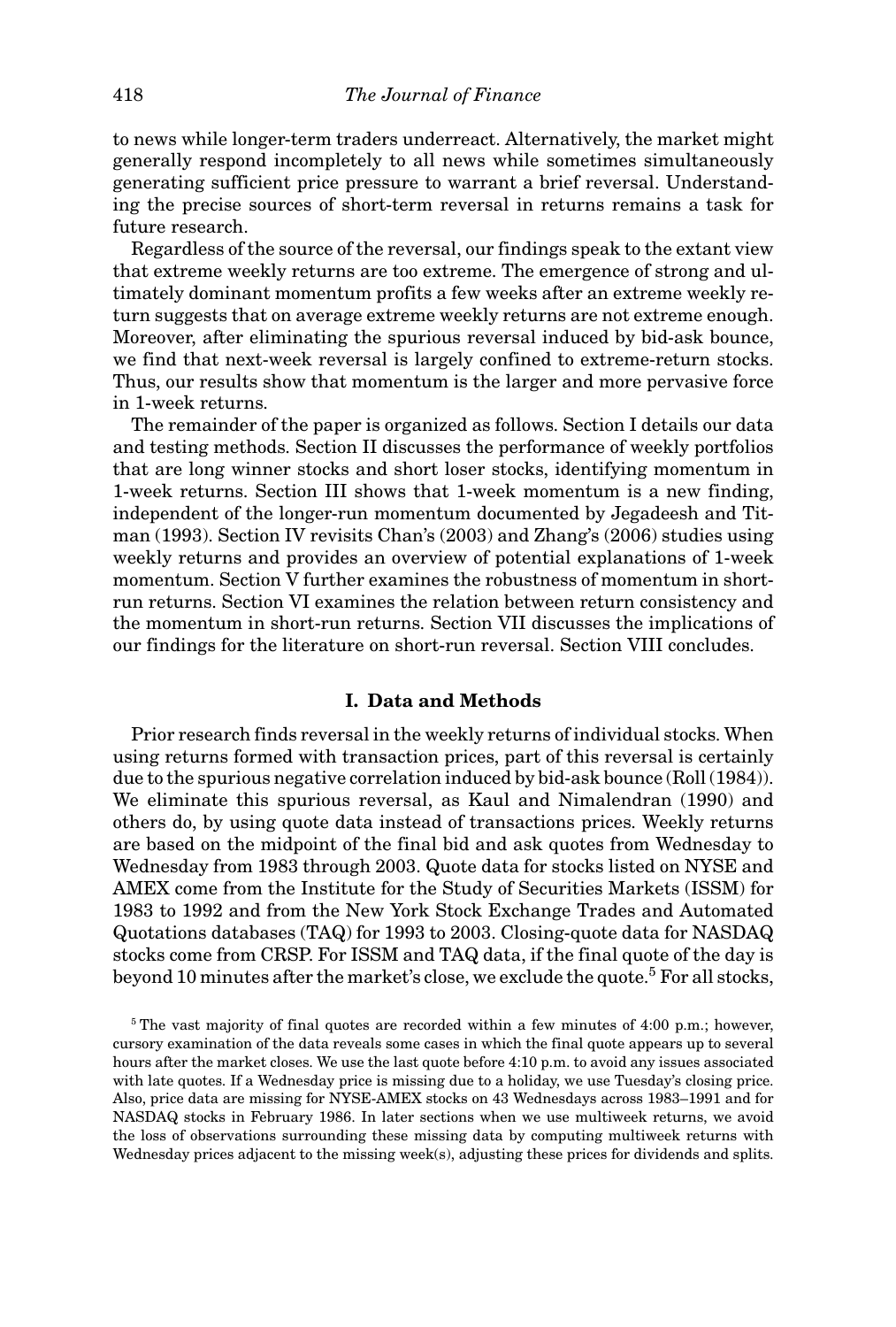we obtain dividend and split data from CRSP and account for these events in our return calculations. We exclude all stocks priced below five dollars at the end of formation week *t* (to avoid extremely illiquid stocks).

With midpoint returns in hand, we rank all stocks in week *t* based on that week's return. The stocks in the highest decile are labeled "winners," and the stocks in the lowest decile are labeled "losers." Winner and loser portfolios are equally weighted across all component stocks. We then form a portfolio that is long the winner portfolio and short the loser portfolio. In all reported results, negative profits reflect reversal in returns and positive profits reflect momentum. To evaluate the performance of the winner-minus-loser portfolio over holding periods longer than 1 week, we employ the calendar-time method advocated by Fama (1998) and Mitchell and Stafford (2000) and used by Jegadeesh and Titman (1993). The calendar-time method avoids overlapping returns and the accompanying strongly positive serial correlation in returns while allowing all possible formation periods to be considered.

Essentially, the calendar-time method overlaps portfolios instead of returns. For example, suppose we wish to evaluate the performance of the portfolios in *event* weeks  $t + 1$  to  $t + 52$ . In a given *calendar* week  $\tau$ , there are 52 strategies that week—one formed in week  $\tau - 1$ , one formed in week  $\tau - 2$ , and so on. The profit in calendar week  $\tau$  is the equally weighted average of the 52 overlapping cohort portfolios' profits in that calendar week. Rolling forward to the next week, we drop the oldest portfolio and add the newest portfolio. After computing the equally weighted profit for each calendar week of the sample period, we have a single weekly calendar-time series of profits representing the event window  $t + 1$  through  $t + 52$ . Other event windows are examined similarly.

We consider several metrics for evaluating the performance of the winnerminus-loser portfolio in any given holding-period window. The strategy's raw profit for a particular holding period window is simply the mean of the calendartime series of profits. We also calculate weekly CAPM and Fama-French threefactor alphas by regressing the calendar-time series of winner-minus-loser profits on the appropriate factor premia.<sup>6</sup>

Since we detect positive serial autocorrelation in the profit series, we calculate all test statistics using the consistent variance estimator of Gallant (1987). Following Andrews (1991), the bandwidth employed by the estimator is determined assuming an  $AR(1)$  process and using Andrews' equations (6.2) and (6.4). Also following Andrews' recommendation, we examine several alternative bandwidths by adding  $\pm 1$  and  $\pm 2$  standard deviations to the autoregressive parameter. The number of lags used in estimating the standard errors of the portfolio's profits ranges from 0 to 13. Our findings are robust across the various bandwidths.

Two concerns surrounding the use of a calendar-time procedure are the potential heteroskedasticity in the portfolio's profit series and the potential time variation in the portfolio's factor loadings. Both of these effects might arise as the composition of the portfolio changes week by week. However, because

<sup>6</sup> We thank Kenneth French for providing daily data on the Fama-French factors and the risk-free rate via his website.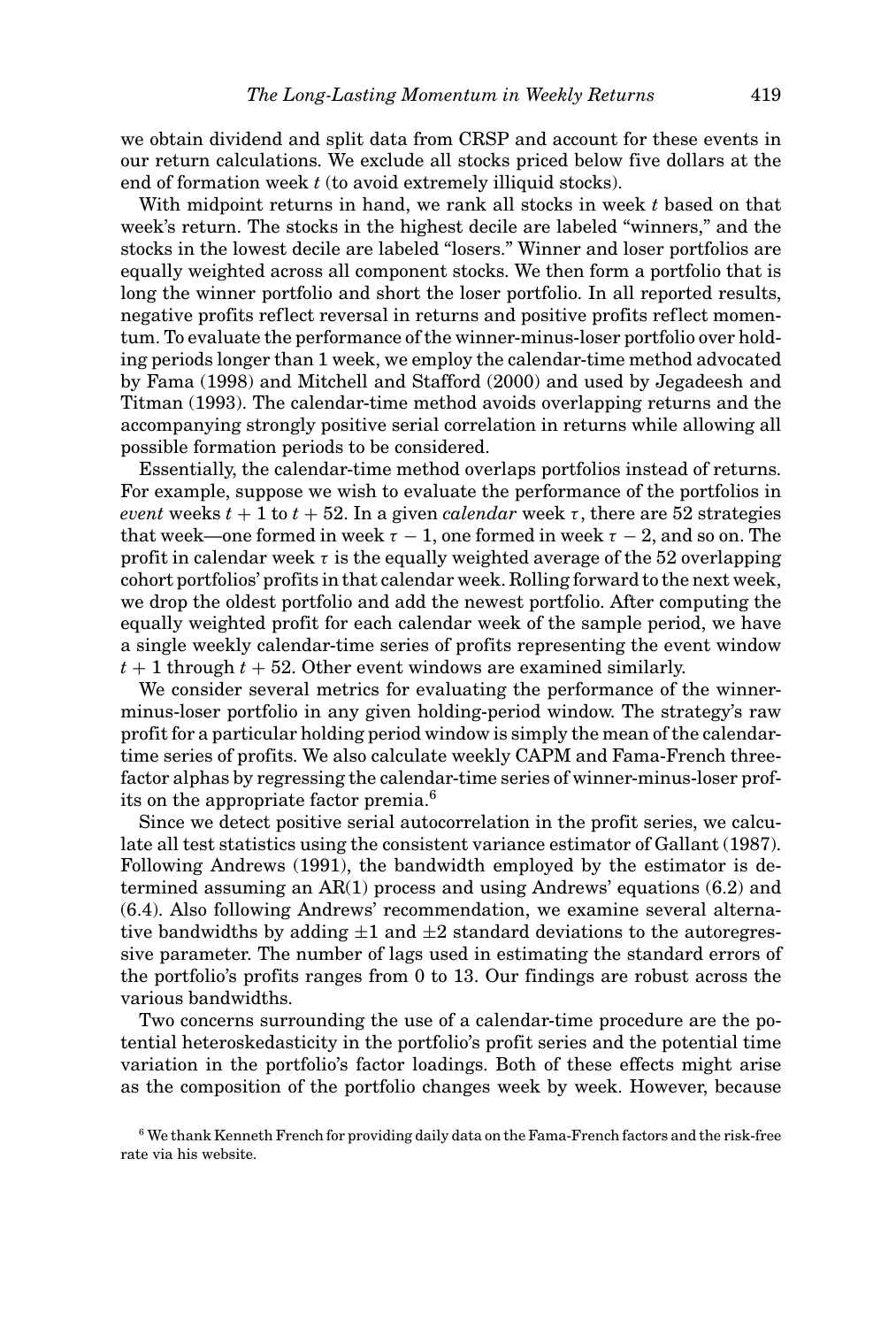## **Table I Profits to Weekly Extreme Portfolios (Winners minus Losers)**

Each week from 1983 to 2003, we rank stocks based on their returns over the week and form a portfolio comprised of a long position in the top decile of stocks (winners) and a short position in the bottom decile (losers). Returns are formed from the midpoints of the quoted bid and ask prices at each day's close. Stocks priced below five dollars at the end of formation week *t* are excluded. Calendar-time alphas are estimated over various holding periods using raw returns, the CAPM, and the Fama-French three-factor model. The *t*-statistics are in parentheses and are robust to heteroskedasticity and autocorrelation. Profits are in basis points.

|             |                       | <b>Holding Period</b> |                |                   |                   |
|-------------|-----------------------|-----------------------|----------------|-------------------|-------------------|
|             | Week                  | Week<br>2             | Week<br>3      | Weeks<br>$4 - 52$ | Weeks<br>$1 - 52$ |
| Raw         | $-70.61$              | $-37.41$              | 0.94           | 8.11              | 5.10              |
| <b>CAPM</b> | $(-8.10)$<br>$-66.96$ | $(-5.67)$<br>$-33.30$ | (0.18)<br>3.42 | (4.59)<br>8.51    | (2.85)<br>5.67    |
|             | $(-7.86)$             | $(-5.24)$             | (0.63)         | (5.21)            | (3.49)            |
| Fama-French | $-68.56$              | $-34.27$              | 0.97           | 8.56              | 5.60              |
|             | $(-8.17)$             | $(-5.29)$             | (0.18)         | (4.75)            | (3.08)            |

the winner-minus-loser portfolios select 20% of available stocks each month by design, these concerns are mitigated. Additionally, the standard errors in all the tests are robust to heteroskedasticity as just discussed. Nevertheless, as a robustness check of our findings, we employ a standardization procedure that can account for both heteroskedasticity in the profit series and time variation in the factor loadings. The procedure is detailed in Section V.A. Our conclusions are unaffected by the use of this procedure.

## **II. Performance of Extreme Weekly Portfolios**

We begin by evaluating the performance of stocks with extreme weekly returns over a longer horizon than just a few weeks. Table I provides the mean weekly profits to the portfolio of last week's winner stocks minus last week's loser stocks over various holding periods. We see that extreme weekly returns reverse. Reversal in the first week after portfolio formation is strong, averaging around 69 basis points per week across raw and risk-adjusted metrics. Since we are using midpoint returns, bid-ask bounce is clearly not the sole source of return reversal.<sup>7</sup> Lo and MacKinlay (1990) and Jegadeesh and Titman (1995a, 1995b) identify nonsynchronous trading, inventory management by dealers,

<sup>7</sup> Using midpoint returns of NASDAQ stocks from 1983–1990 and using a weighting scheme similar to Lehmann's (1990), Conrad, Hameed, and Niden (1994) do not find statistically significant weekly reversal in returns  $(t = -1.60)$ . We also find no reversal for our winner-minus-loser portfolio using only NASDAQ stocks over their time period. However, midpoint returns of NASDAQ stocks do reverse strongly after 1990 and over the full period 1983–2003. So their no-reversal finding is confined to their sample period. Also, NYSE/AMEX stocks reverse during the 1983 to 1990 period and over the full period.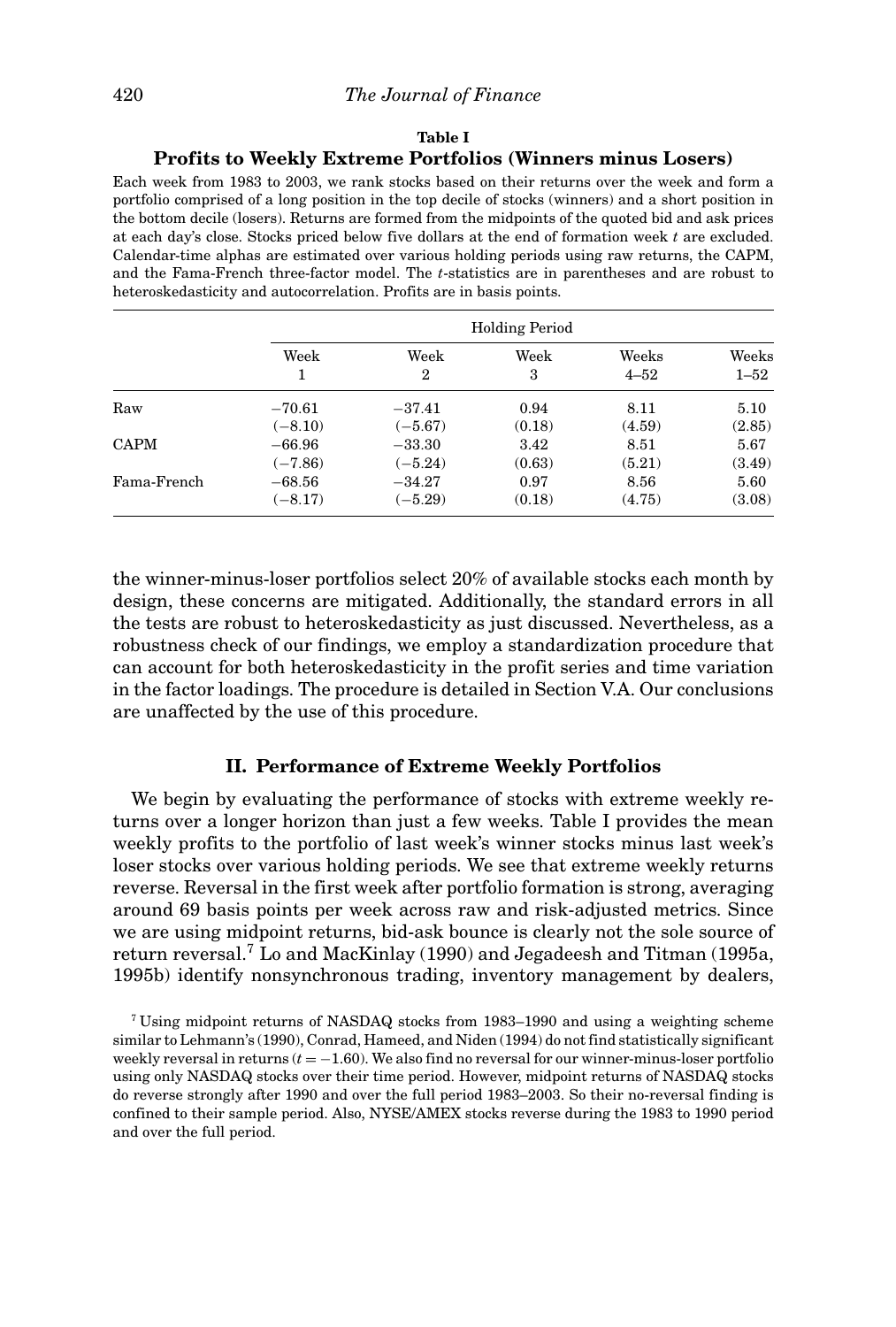and investor overreaction to firm-specific news as possible sources of the reversal found in Table I.<sup>8</sup>

Consistent with all three of these hypotheses, and with the empirical evidence of prior studies, the reversal in returns diminishes quickly and is gone by week 3. However, the profit to the portfolio of winners minus losers across [*t* + 4, *t* + 52] is positive and at least 8.11 basis points per week. This is the central finding of this study. Figure 1 plots the cumulative raw profits to the weekly portfolios across the 52 weeks following portfolio formation, estimating the profits in each event week separately. The figure shows a dramatic run-up in the cumulative profits after week 3. In fact, the run-up is strong enough to overcome the initial reversal, with cumulative profits exceeding 3% one year after portfolio formation. Table I shows that the profits in weeks  $[t + 1, t + 52]$  are statistically positive across all performance metrics, and are at least 5.10 basis points on average per week across 52 weeks. In short, we find that the extreme returns in the formation week continue over the next year, suggesting ex post that extreme weekly returns are actually not extreme enough.<sup>9</sup>

This new result is a turnaround for the literature on the short-run predictability of individual stock returns. For almost two decades, reversal has been the lone stylized fact of weekly returns. The potential underlying sources of reversal have therefore been extensively examined and debated. We find, however, that reversals are accompanied by and eventually dominated by a momentum effect. Our finding complements the evidence of momentum in firm-specific events and headline news as well as in 3- to 12-month returns, as noted in the introduction. We find this comforting, as short-run reversal in weekly returns seems inconsistent with these other findings.<sup>10</sup>

To provide further evidence that momentum is a salient feature of weekly returns, we examine the profits of the less-extreme winner-minus-loser portfolios. Table II shows that reversal of raw returns is evident in week  $t + 1$  only in the extreme (decile 10–decile 1) portfolio. All other portfolios generate significant *momentum* profits in week 1. (These results are similar when CAPM or Fama-French alphas are used.) We should note that for the less-extreme portfolios, the momentum in week  $t + 1$  returns is attributable to NASDAQ

<sup>8</sup> Madhavan and Smidt (1993), Hasbrouck and Sofianos (1993), Hansch, Naik, and Viswanathan (1998), and Hendershott and Seasholes (2006) find that prices quoted by dealers are inversely related to their inventory and that inventory is mean reverting. These findings indicate that dealers actively manage their inventories.

<sup>9</sup> Note that the magnitudes of the weekly profits in Table I might not be realizable after trading costs are imposed. Regardless, this should not discredit the importance of our finding of momentum in weekly returns. Whether profits are realizable or not is an interesting (and difficult) issue to consider, but it does not affect the reality that momentum exists in weekly returns.

 $10$  We also decompose the formation-week returns into firm-specific and factor-based price movements using the CAPM and the Fama-French three-factor models, respectively, where the factor loadings of each stock are estimated over weeks [*t* − 52, *t* − 1], requiring at least 26 nonmissing weeks. Longing the top decile and shorting the bottom decile of stocks according to the firm-specific and factor-based price changes reveals that both the week-1 reversal and the longer-run momentum are solely due to the firm-specific portion of return. Grundy and Martin (2001) reach the same conclusion for 6-month momentum.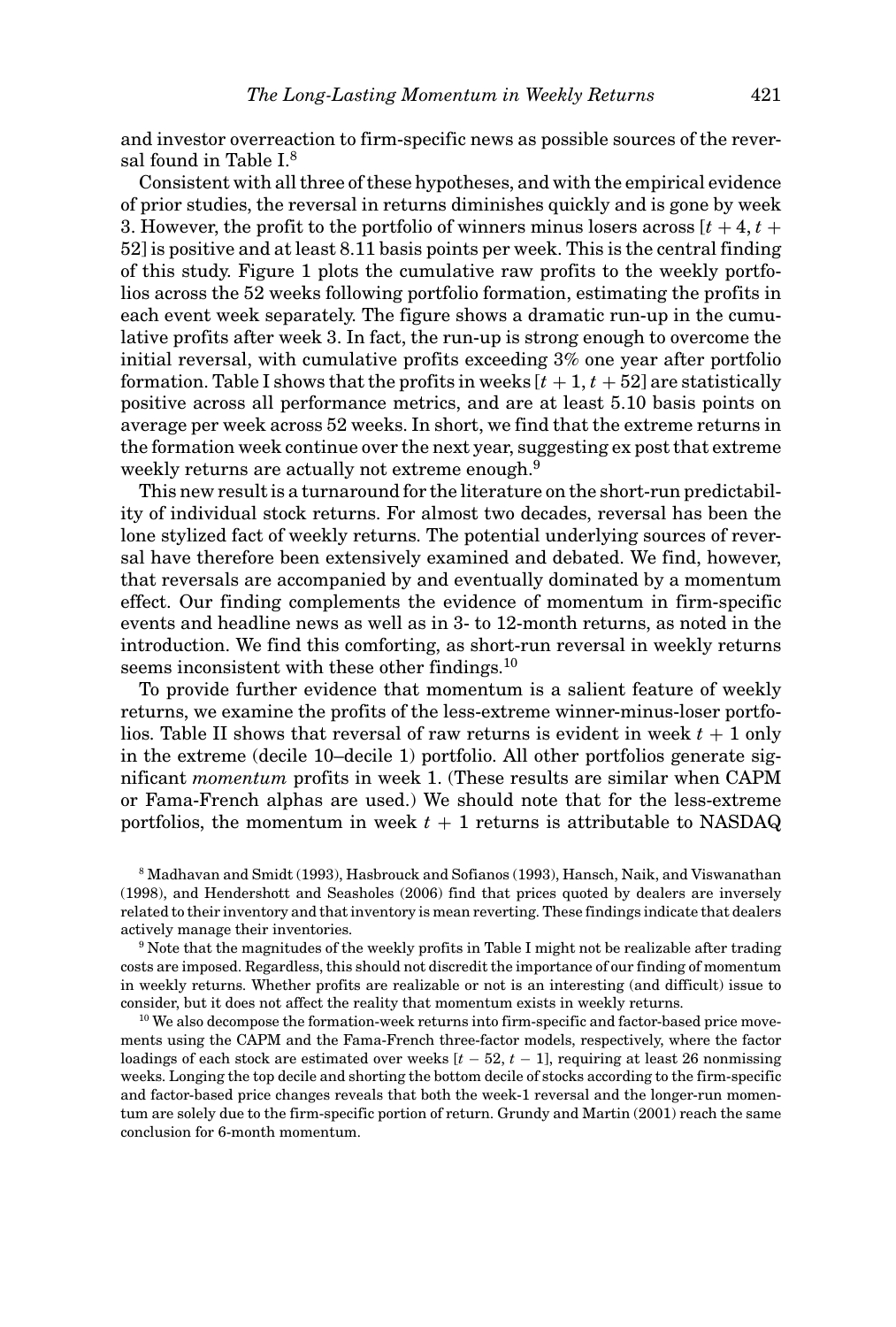#### **Table II Profits to Less-Extreme Portfolios (Winners minus Losers)**

Each week from 1983 to 2003, we sort stocks into deciles based on their returns over the week. Returns are formed from the midpoints of the quoted bid and ask prices at each day's close. Stocks priced below five dollars at the end of formation week *t* are excluded. We form a (10 − 1) portfolio comprised of a long position in the top decile of stocks (winners) and a short position in the bottom decile (losers), a (9 − 2) portfolio comprised of a long position in the second-highest decile and a short position in the second-lowest decile, and a  $(8-3)$ , a  $(7-4)$ , and a  $(6-5)$  portfolio correspondingly. The raw profits of these various winner-minus-loser portfolios are reported over different holding periods. The *t*-statistics are in parentheses and are robust to heteroskedasticity and autocorrelation. CAPM and Fama-French risk-adjusted profits produce similar findings. Profits are in basis points.

|              | <b>Holding Period</b> |                        |                   |  |
|--------------|-----------------------|------------------------|-------------------|--|
| Winner-Loser | Week<br>1             | Week<br>$\overline{2}$ | Weeks<br>$1 - 52$ |  |
| $10 - 1$     | $-70.61$              | $-37.41$               | 5.10              |  |
|              | $(-8.10)$             | $(-5.67)$              | (2.85)            |  |
| $9-2$        | 24.17                 | $-14.70$               | 3.36              |  |
|              | (5.19)                | $(-3.30)$              | (3.06)            |  |
| $8-3$        | 34.20                 | $-3.44$                | 2.19              |  |
|              | (10.81)               | $(-1.10)$              | (3.18)            |  |
| $7 - 4$      | 24.24                 | $-4.55$                | 0.75              |  |
|              | (9.53)                | $(-1.60)$              | (1.73)            |  |
| $6-5$        | 8.18                  | 0.64                   | $-0.24$           |  |
|              | (4.44)                | (0.34)                 | $(-0.79)$         |  |

stocks.<sup>11</sup> However, additional untabulated results find that when using just NYSE stocks, only portfolios  $(10 - 1)$  and  $(9 - 2)$  reverse; the less-extreme portfolios do not. In short, Table II shows that, after eliminating bid-ask bounce by using midpoint returns, reversal in weekly returns does not always occur, whereas momentum is pervasive. The profits in the less-extreme portfolios in Table II are statistically positive across weeks  $1-52$  (except in portfolio  $(6-5)$ , where the formation-week return spread is only roughly 80 basis points). Thus, momentum, not reversal, is the strong and consistent effect in weekly returns.<sup>12</sup>

We should note for completeness that we also examine the winner and loser subportfolios separately to ascertain if one side of the portfolio or the other accounts for a large portion of the momentum profits. There is some evidence that losers contribute more to the profits of the winner-minus-loser portfolio over  $[t + 1, t + 52]$ , similar to Hong, Lim, and Stein's (2000) and Chan's (2003) momentum results, but this finding is sensitive across our robustness checks. Some specifications find that winners contribute more. Further, when the losers are found to provide the bulk of the profits, their performance is often not

 $11$  Ball, Kothari, and Wasley (1995) examine bid-to-bid returns on NASDAQ stocks from 1983– 1990 and also detect momentum in the less-extreme portfolios. We pursue the notion of an exchange effect in short-run return reversal, but the additional test indicates that the exchange effect is subsumed by the size and return-volatility effects noted in Section IV.C.

 $12$  These findings are unchanged if we skip a day between the formation and testing periods.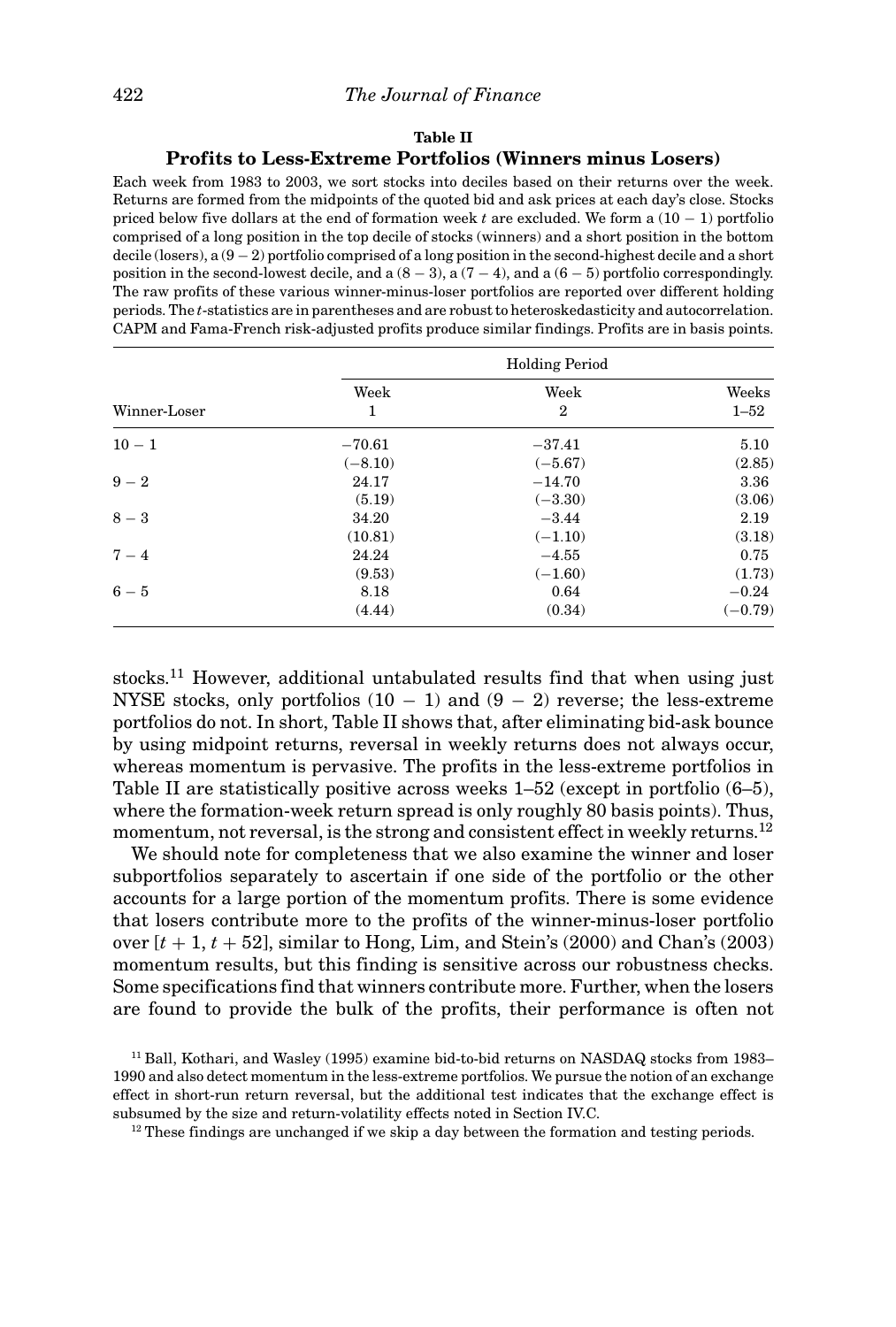statistically different from zero. Therefore, we focus our analyses in the rest of the paper on the return spreads between winners and losers, as prior studies do, since this is the more powerful and reliable test. The spread between winners and losers is robustly anomalous.

#### **III. Are These Findings New?**

Before we discuss the implications of momentum in 1-week returns, we address potential concerns that our results are manifestations of Jegadeesh and Titman's (1993) finding of momentum in longer-horizon returns. That is, we test whether the momentum in Table I really is due to returns in week *t* or to returns over other horizons. To do so, we first examine if the explanatory power of *rt* for future returns remains after controlling for returns over the prior 13 or 26 weeks. Second, we examine if the momentum in Table I is partly due to returns after week *t*. Specifically, we examine if momentum in the latter part of the 1-year holding period is due to returns over  $[t + 1, t + 13]$  or  $[t + 1, t +$ 26]. The potential concern addressed in this second test is that the persistent run-up of profits in the first few months of the holding period might trigger a further run-up, or in other words, momentum profits over weeks  $[t + 1, t + 52]$ might not be due to *rt* per se but to momentum arising after week *t*.

Both portfolio and regression evidence indicate that momentum following week *t* is due to returns in week *t* and not to pre- or post-formation returns. We also use the regression tests to examine other control variables, such as book-to-market equity, size, and other stock characteristics. In short, we find that momentum exists in 1-week returns.

#### *A. Portfolio Evidence*

We control for pre- and post-formation returns using two-way sorting procedures. First, each week *t* we sort stocks into five portfolios based on the prior 26-week return,  $r_{[t-26,t-1]}$ . We then sort each of these quintile portfolios into five portfolios based on  $r_t$ . The 1-week winner-minus-loser portfolios are identified *within* each prior-26-week return quintile, and the performances of the five winner-minus-loser portfolios over various holding periods are examined.

The results of this test are provided in Panel A of Table III. Momentum in 1-week returns remains evident in each of the 26-week quintiles except the one with the lowest returns. The last column labeled "All" provides the mean profit across the five quintiles by equally weighting the five winner portfolios and the five loser portfolios each week. These results indicate that controlling for prior 26-week returns has little effect on momentum in 1-week returns.

Panel B of Table III examines 1-week momentum controlling for returns over the post-formation period  $[t + 1, t + 26]$ . The two-way sorting procedure is analogous to the one just discussed, and the findings are similar. In sum, the results in Table III indicate that profits over  $[t + 1, t + 52]$  from a strategy of buying winners in week *t* and selling losers are attributable to returns in week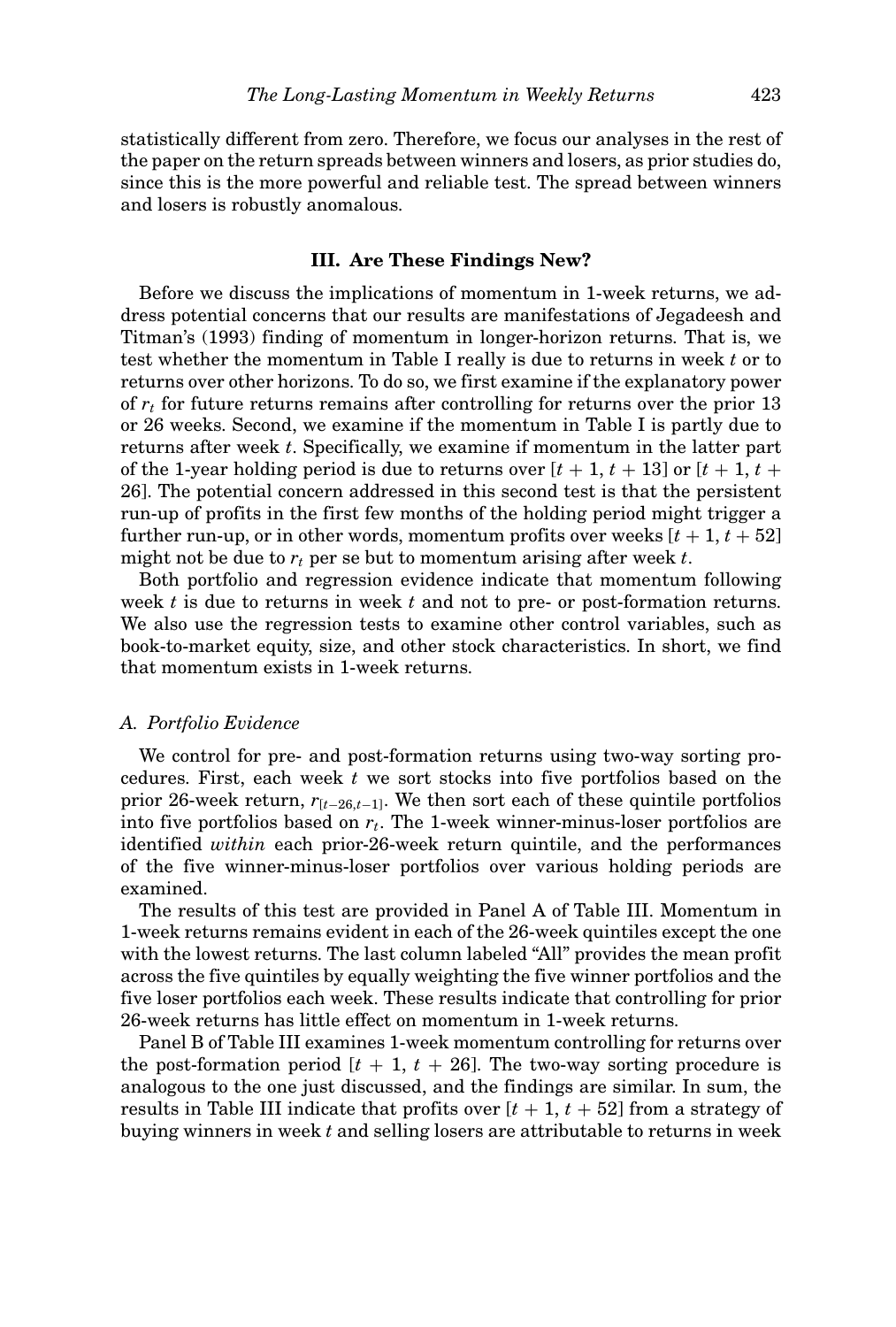# **Table III Profits to Weekly Extreme Portfolios Controlling for 26-Week Momentum (Winners minus Losers)**

Each week from 1983 to 2003, we rank stocks into quintiles based on 26-week returns. Within each 26-week return quintile, we rank stocks into further quintiles based on 1-week returns and form portfolios comprised of long positions in the top 1-week quintile of stocks (winners) and short positions in the bottom quintile (losers). Panel A first sorts on returns over weeks [*t* − 26, *t* − 1] and then sorts on returns over week *t*; portfolios are examined over  $[t + 1, t + 52]$ . Panel B first sorts on returns over weeks  $[t + 1, t + 26]$  and then sorts returns over week *t*; portfolios are examined over  $[t + 27, t + 52]$ . In both panels, the column labeled "All" represents a portfolio that is weighted equally across the 26-week-return quintiles. Returns are formed from the midpoints of the quoted bid and ask prices at each day's close. Stocks priced below five dollars at the end of formation week *t* are excluded. Calendar-time alphas are estimated over various holding periods using raw returns. The *t*-statistics are in parentheses and are robust to heteroskedasticity and autocorrelation. CAPM and Fama-French risk-adjusted profits produce similar findings. Profits are in basis points.

| Low            | 2              | 3              | 4                                                                          | High           | All            |
|----------------|----------------|----------------|----------------------------------------------------------------------------|----------------|----------------|
|                |                |                | Panel A: Sorting First on $r_{[t-26,t-1]}$ and Evaluating over Weeks 1–52  |                |                |
| 1.47<br>(0.71) | 3.65<br>(2.69) | 3.78<br>(3.11) | 4.53<br>(3.64)                                                             | 5.36<br>(3.66) | 3.60<br>(2.81) |
|                |                |                | Panel B: Sorting First on $r_{[t+1,t+26]}$ and Evaluating over Weeks 27–52 |                |                |
| 6.30<br>(4.57) | 6.25<br>(6.09) | 6.45<br>(6.25) | 6.53<br>(6.06)                                                             | 8.04<br>(6.39) | 6.69<br>(7.17) |

*t* and not to returns over other horizons. The use of CAPM and Fama-French alphas to evaluate performance does not alter this conclusion.

## *B. Regression Evidence*

We continue examining the robustness of 1-week momentum using weekly cross-sectional regressions. The regression setting allows us to easily control for multiple characteristics (as opposed to using three-way or higher-order sortings in the portfolio tests). Each week *t*, we regress the cross-section of return over  $[t + 1, t + 52]$  on the return in week *t*, the return over  $[t - 1, t - 26]$ , size, and the book-to-market-equity ratio  $(\frac{B}{M})$ . We measure size as the market value of the stock in the last available week of the prior June, and we measure  $\frac{B}{M}$  as the book value of equity at fiscal year-end (Compustat item 60) divided by the market value of equity in the last available week of the prior December. Both size and  $\frac{B}{M}$  are sampled in week *t*, along with the 1-week return, and natural logarithms of both size and  $\frac{B}{M}$  are used in the regressions.

Once the weekly regressions are estimated, the respective time series of each coefficient is used to separately test the hypothesis that its mean is zero. The overlapping of the left-hand variable and some of the right-hand variables induces positive serial correlation in the time series of coefficient estimates. This needs to be accounted for in the test statistics. We rely on the variance estimator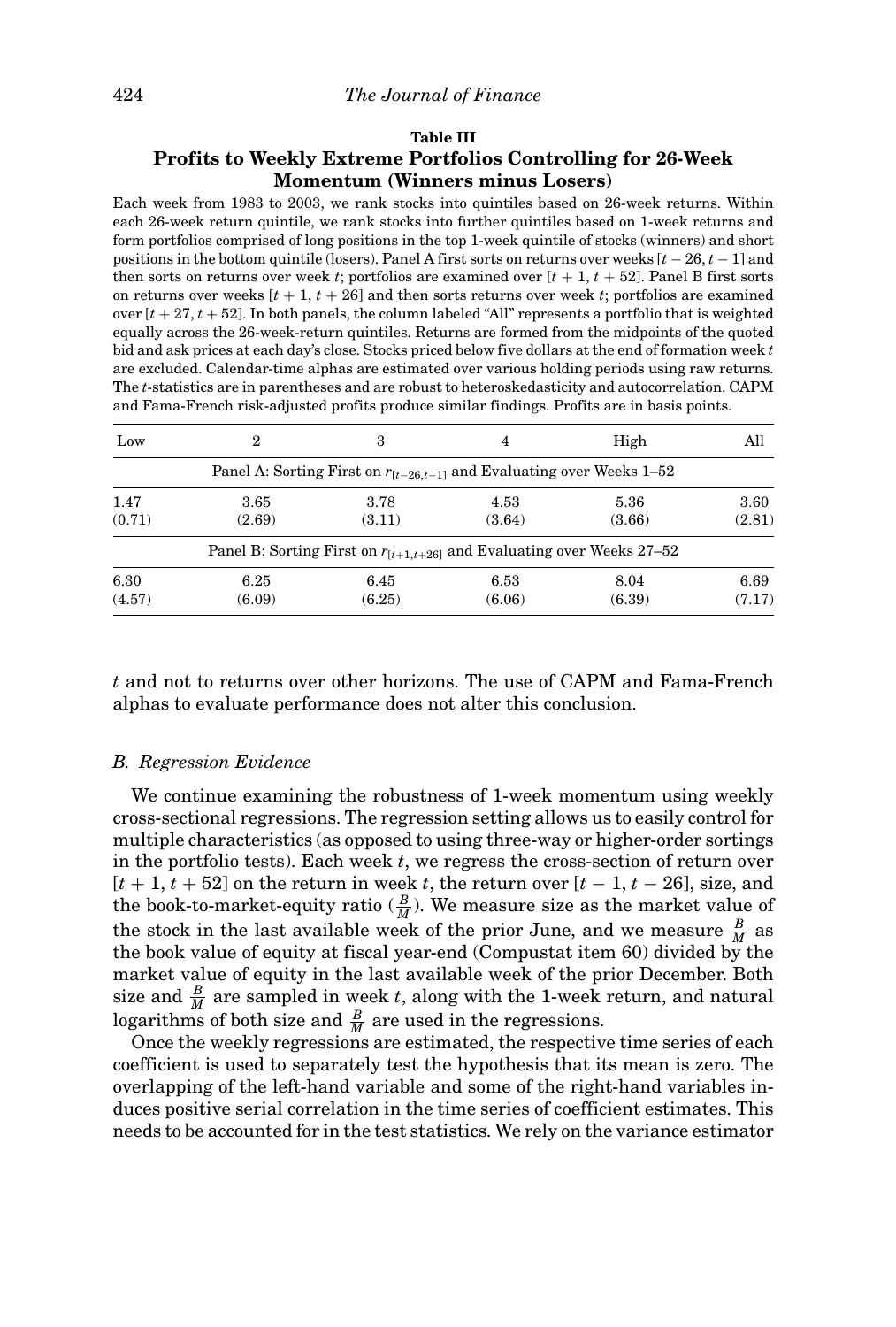#### **Table IV Weekly Cross-sectional Regressions**

Each week from 1984 to 2002, we regress the cross-section of future holding-period return on the 1-week return, 26-week return, and 13-week return, sampled at various horizons. The mean of the weekly time series of each coefficient is reported below and is tested to be zero. The *t*-statistics are in parentheses and are robust to heteroskedasticity and autocorrelation. The mean coefficients on the 1-week return are given in column 1. The mean coefficients of the 26-week and 13-week returns, sampled at various points, are given in columns 2 and 3, respectively. The log of the bookto-market ratio (column 4) and size (column 5) are included as controls and are updated the first week in January and the first week in July respectively, and are sampled at week *t*. Returns are formed from the quoted bid and ask prices at each day's close. Stocks priced below five dollars at the end of the week from which the 1-week return is sampled are excluded. Reported coefficient estimates are multiplied by 100.

|                      | 1               | $\overline{2}$               | 3                | 4                             | 5              |
|----------------------|-----------------|------------------------------|------------------|-------------------------------|----------------|
| <b>Future Return</b> |                 | <b>Explanatory Variables</b> |                  |                               |                |
| A. $r_{[t+1,t+52]}$  | $r_t$           | $r_{[t-26,t-1]}$             |                  | $\ln\left(\frac{B}{M}\right)$ | ln(size)       |
|                      | 9.20<br>(4.14)  | 12.56<br>(4.55)              |                  | 8.88<br>(6.24)                | 0.74<br>(1.20) |
| B. $r_{[t+14,t+52]}$ | $r_t$           | $r_{[t-26,t-1]}$             | $r_{[t+1,t+13]}$ | $\ln\left(\frac{B}{M}\right)$ | ln(size)       |
|                      | 12.19<br>(6.85) | 7.26<br>(3.83)               | 11.01<br>(4.19)  | 5.12<br>(4.43)                | 0.32<br>(0.70) |
| C. $r_{[t+27,t+52]}$ | $r_t$           | $r_{[t+1,t+26]}$             | $r_{[t-13,t-1]}$ | $\ln\left(\frac{B}{M}\right)$ | ln(size)       |
|                      | 7.05<br>(5.34)  | 5.22<br>(3.06)               | 6.07<br>(3.78)   | 2.49<br>(3.30)                | 0.13<br>(0.41) |

of Gallant (1987), which is robust to heteroskedasticity and to serial correlation. Once again, we follow the advice of Andrews (1991) and model each time series as an AR(1) process to determine the bandwidth parameter of the kernel estimator (using equations  $(6.2)$  and  $(6.4)$  of Andrews). We then examine robustness across alternative bandwidths, again following Andrews's recommendation, by changing the autoregressive parameter by  $\pm 1$  and  $\pm 2$  standard deviations. The number of lags used in testing the coefficient on  $r_t$  ranges from 6 to 10 across the various bandwidths and the various models considered. The findings to be discussed next are robust across bandwidths and across models.<sup>13</sup>

The results of the regression-based tests are provided in Table IV. Panel A confirms the portfolio results of Table III. The explanatory power of  $r_t$  for  $r_{[t+1,t+52]}$  remains strong after controlling for  $r_{[t-26,t-1]}$ ; the *t*-statistic for  $r_t$  is

<sup>13</sup> The other right-hand variables, which are the longer-horizon returns, size, and  $\frac{B}{M}$ , overlap sizably in the weekly regressions so their AR(1) parameters notably increase. As such, the number of lags employed to test these respective coefficients increases. For example, the number of lags used to test the coefficient on  $r_{[t-1,t-26]}$  ranges from 65 to 201. With a time series of roughly 950 observations, readers might be justifiably concerned about the reliability of the estimates of the standard errors when the number of lags is so large. However, the focus of this study is on the explanatory power of  $r_t$ , not the control variables. Since all coefficient estimates are consistent, we can be confident in the test statistics for  $r_t$ .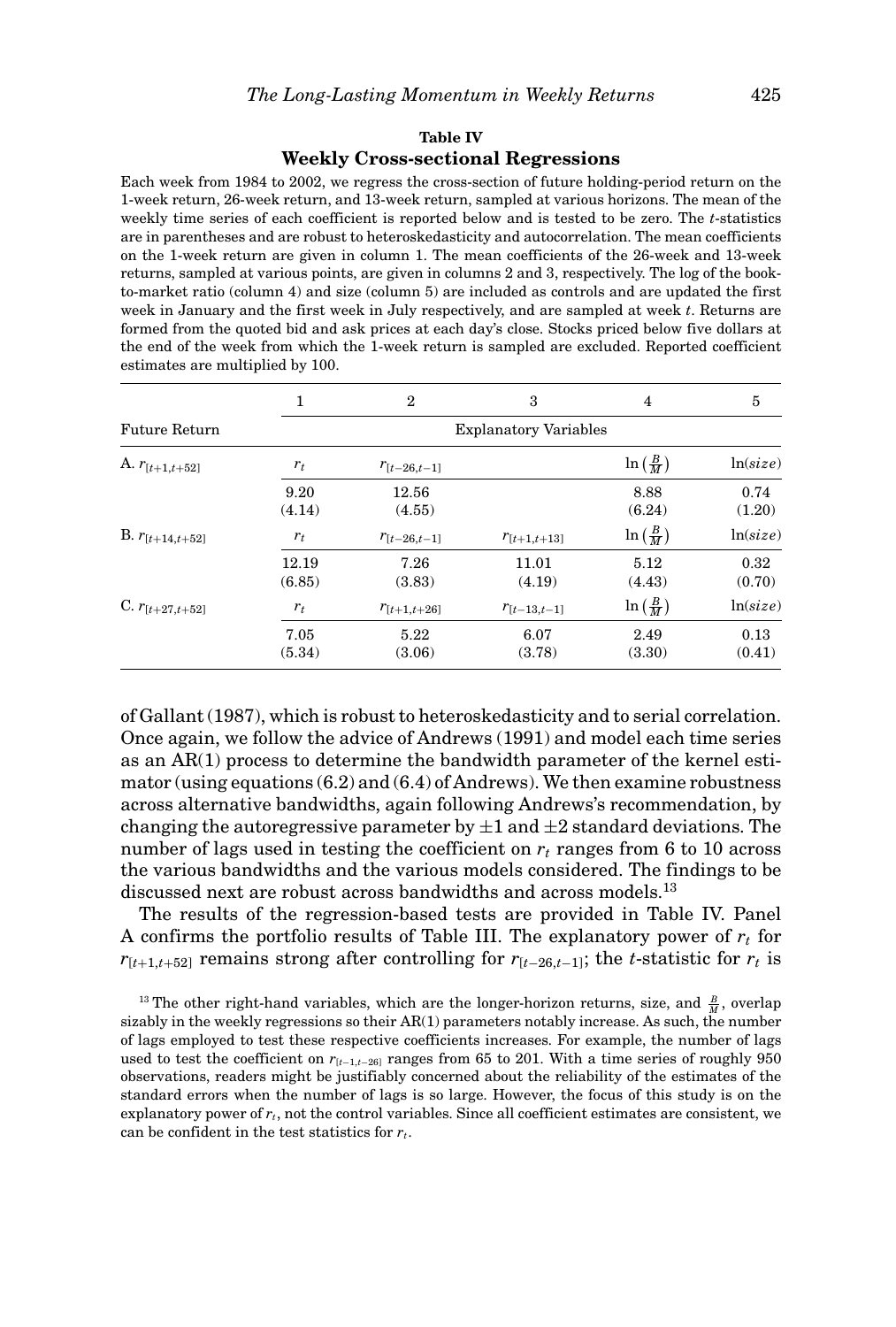4.14. In addition, controlling also for  $\frac{B}{M}$  and size does not affect the finding of momentum in 1-week returns. Although the results are not tabulated, we also confirm that none of the findings in Table IV are affected by the inclusion of a stock's return volatility, analyst coverage, and institutional ownership as additional control variables (defined in Section IV.C).

Panel B of Table IV adds  $r_{[t+1,t+13]}$  as an additional control. The explanatory power of  $r_t$  for future returns, in this case for  $r_{[t+14,t+52]}$ , continues to hold. Panel C switches the horizons of the pre-formation and post-formation controls. That is, in Panel C we explain *r*[*t*+27,*t*+52] using *rt*, lagged 13-week returns, and leading 26-week returns. Again, the findings in Table I are not driven by longer-horizon effects. In short, long-lasting momentum exists in 1-week returns.

The regression setting also allows us to directly compare the information about future returns found in 1-week returns to that found in longer-horizon returns. We see in Table IV that the coefficients on the different return horizons are of the same magnitude, indicating that the information contained in all return horizons is roughly comparable. Importantly then, the ability of past returns to predict future returns (i.e., momentum) is more related to the *size* of the past return than to its *horizon*. Of course, each horizon does have distinct explanatory power for future returns, as shown in Tables III and IV, because each horizon embodies a separate piece of information.

# **IV. New Testing Ground for Momentum Theories**

Perhaps the most important contribution of the finding of momentum in 1-week returns is the recognition that momentum is not exclusive to returns from 3 to 12 months, as the literature currently suggests. Our findings provide financial economists a simpler, clearer picture of the anomaly landscape: Return momentum is the dominant feature of returns of all horizons up to 12 months. Given this observation, potential explanations of momentum should be easier to develop.14

An outgrowth of the finding of momentum in weekly returns is that economists now have a new testing ground for momentum theories. Weekly returns can potentially reveal new information about the underlying process of price formation that produces momentum. Moreover, weekly returns can allow researchers to link returns to specific news events, an opportunity that does not exist at the 6- or 12-month horizons commonly used in momentum studies. Therefore, theories investigating how specific types of news might drive momentum should be better tested using momentum in 1-week returns than momentum in longer-horizon returns.

In the next subsections, using weekly returns, we revisit Chan's (2003) investigation of the relation between momentum and public news and Zhang's (2006) investigation of the relation between momentum and information un-

<sup>&</sup>lt;sup>14</sup> Interestingly, the most prominent theories of return momentum developed by Daniel et al. (1998), Hong and Stein (1999), and Barberis, Shleifer, and Vishny (1998) all ignore the short-run reversal. Our findings justify this omission.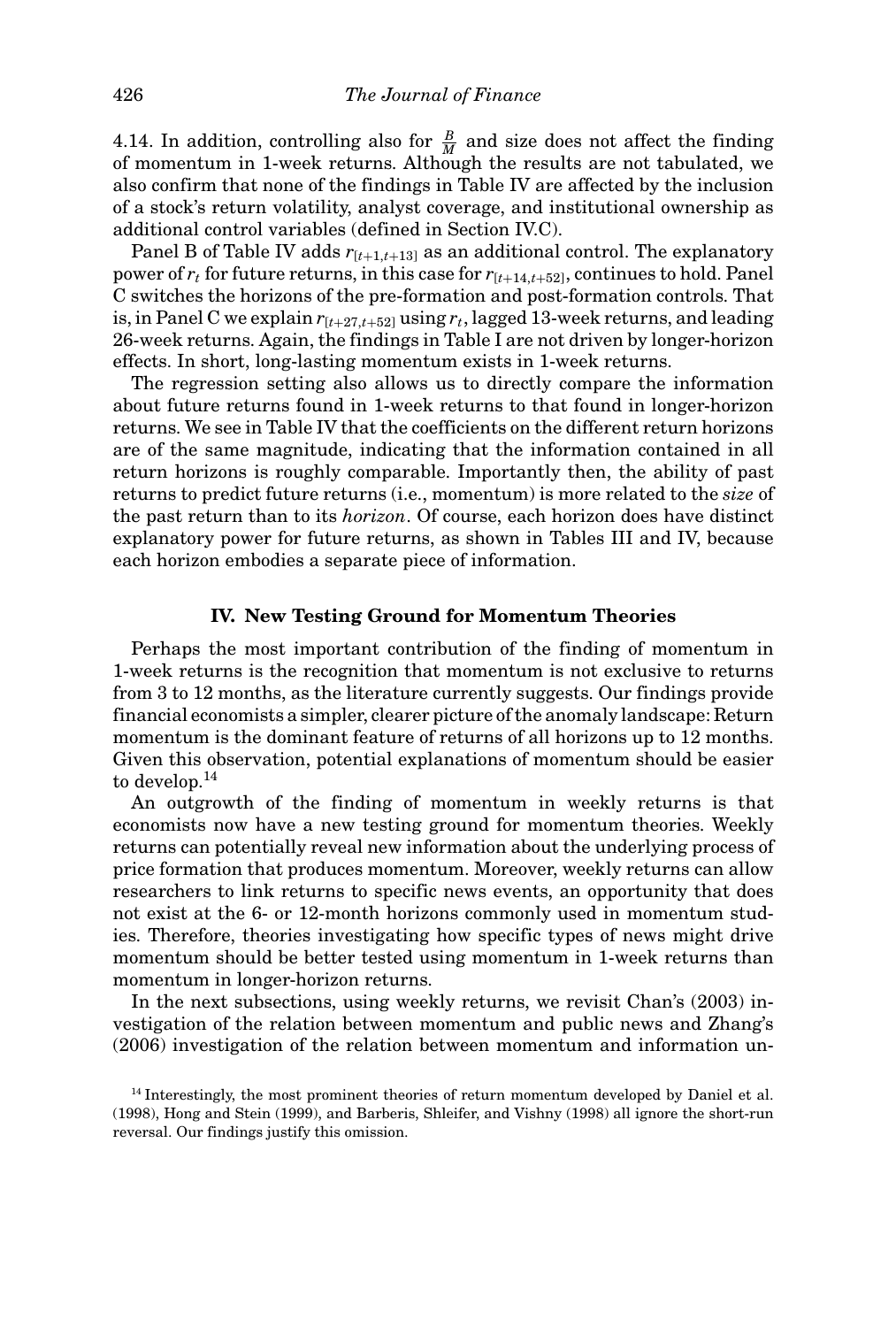certainty. In particular, we consider whether the theories of momentum that they examine are potential contributors to the momentum in 1-week returns.

#### *A. Explicit versus Implicit News*

As Chan (2003) and many others note, we can think of price movements as reflecting private or intangible news, not just publicly available news. Several current and prominent behavioral theories of stock return anomalies predict that the market overreacts to price movements not associated with public firmspecific news. Daniel et al. (1998) assume that investors' overconfidence in their private information yields an overreaction to private information and an underreaction to public information. Hong and Stein (1999) assume that there are two types of investors, one type that observes only public fundamental news about firms and a second type that observes only price movements. With the additional assumption that information about fundamentals diffuses gradually across the marketplace, Hong and Stein predict that public news will be underreacted to and that price movements will be overreacted to. Daniel and Titman (2006) suggest that investors overreact to intangible news, which they specify as price movements unrelated to accounting measures of performance. The central assertion of these theories is that the market overreacts to returns that are unassociated with public news. We label such news "implicit" since no explicit news is released.

Chan (2003) separates monthly stock returns into price movements that are and are not associated with media headline news, that is, into explicit and implicit news respectively. He finds that implicit news generates reversal in subsequent returns and explicit news generates momentum. Chan concludes that indeed the market might be overreacting to implicit news and underreacting to explicit news.

Using Chan's (2003) data on headline news, we reexamine the performances of implicit-news and explicit-news portfolios. We link headline news to 1-week returns, instead of 1-month returns, to provide a cleaner identification of the type of news underlying price movements. Chan's headline data are collected from the Dow Jones Interactive Publications Library from 1980 to 2000. Each day he identifies if a given stock is mentioned in a headline or lead paragraph from a newspaper or newswire article. To render the data collection feasible, he selects a random subset of roughly 25% of CRSP stocks, varying from 766 in January 1980 to over  $1,500$  in December  $2000$ .<sup>15</sup>

We rank the superset of all available stocks using CRSP and ISSM/TAQ (as in Table I) into deciles each week from 1983 to 2000 based on midpoint returns from the prior week (the midpoint data begin in 1983). Using the breakpoints from the superset allows us to compare profits across implicit and explicit stocks

<sup>&</sup>lt;sup>15</sup> See Chan's (2003) description of the data for more details. We collect announcement data on earnings, seasoned equity offerings, stock splits, dividend initiations, and share repurchases and compare these with Chan's headline-news data. This exercise suggests that his data are comprehensive.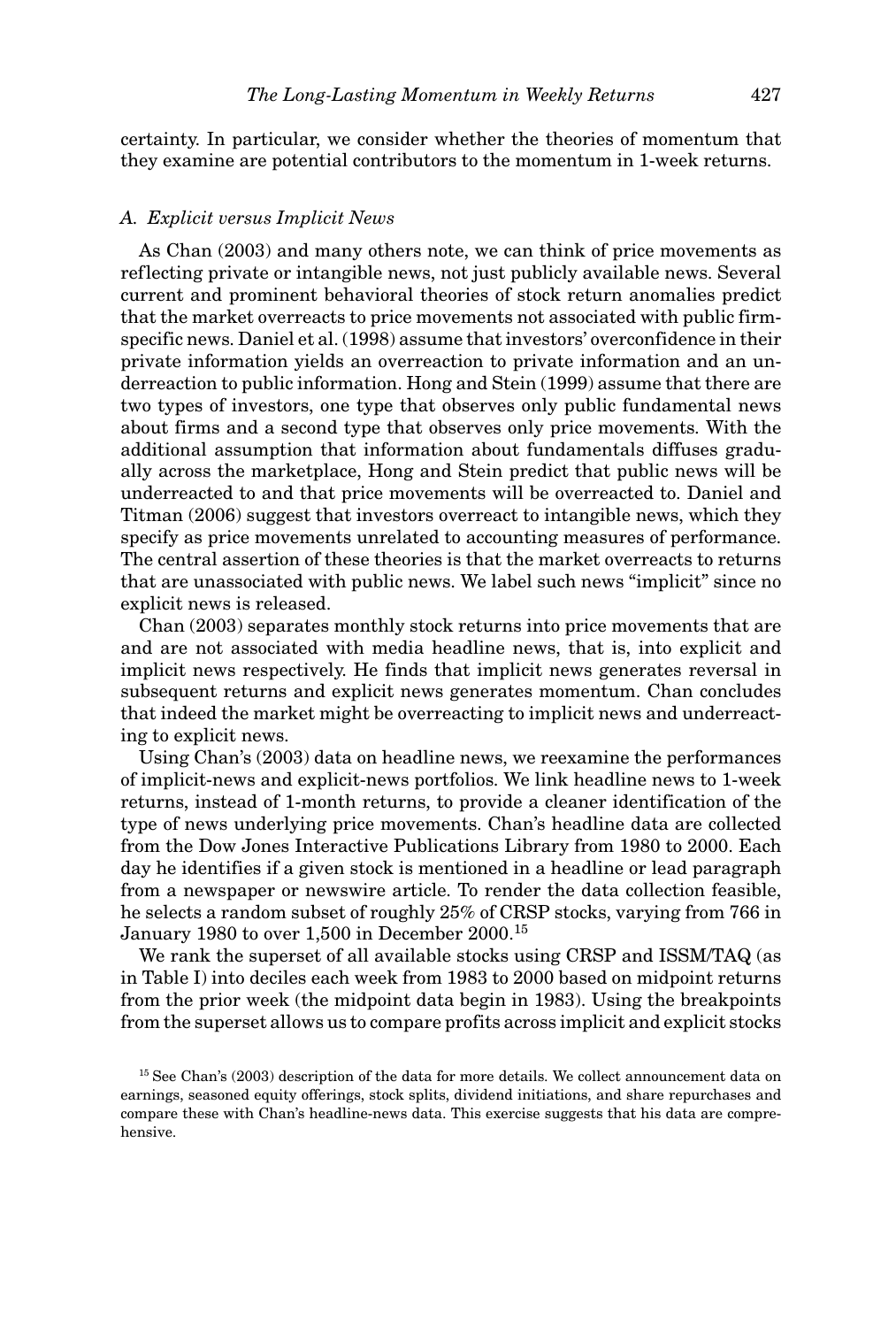# **Table V Profits to Explicit-News and Implicit-News Portfolios (Winners minus Losers)**

Each week from 1983 to 2000, we rank stocks based on their returns over the week. Within the highest decile of stocks (winners) and the lowest decile (losers), we then identify the stocks in Chan's (2003) random sample and separate these stocks into those with headline news in the week (explicit news) and those without headline news (implicit news). We form an implicit-news portfolio by taking a long position in the winner stocks with implicit news over the week and a short position in loser stocks with implicit news. An explicit-news portfolio is formed analogously. Calendar-time raw profits are estimated over various holding periods. Panel A reports the profits to the implicitnews portfolio, and Panel B reports the profits to the explicit-news portfolio. The *t*-statistics are in parentheses and are robust to heteroskedasticity and autocorrelation. Returns are formed from the midpoints of the quoted bid and ask prices at each day's close. Stocks priced below five dollars at the end of formation week *t* are excluded. CAPM and Fama-French risk-adjusted profits produce similar findings. Profits are in basis points.

|           |                  | <b>Holding Period</b>                        |          |          |
|-----------|------------------|----------------------------------------------|----------|----------|
| Week      | Week             | Week                                         | Weeks    | Weeks    |
| 1         | $\boldsymbol{2}$ | 3                                            | $4 - 52$ | $1 - 52$ |
|           |                  | Panel A: Implicit News (no headline news)    |          |          |
| $-81.11$  | $-45.76$         | $-6.13$                                      | 8.79     | 5.21     |
| $(-6.93)$ | (5.32)           | $(-0.81)$                                    | (5.41)   | (3.13)   |
|           |                  | Panel B: Explicit News (headline news)       |          |          |
| $-60.33$  | $-8.96$          | 20.03                                        | 12.49    | 9.85     |
| $(-4.29)$ | $(-0.88)$        | (2.53)                                       | (6.04)   | (4.25)   |
|           |                  | Panel C: t-test of (Explicit-Implicit) = $0$ |          |          |
| (2.19)    | (4.14)           | (3.06)                                       | (2.06)   | (2.41)   |

as the formation-period returns are similar. Stocks in the extreme deciles that are in Chan's (2003) data are identified and separated into implicit-news and explicit-news stocks depending on whether a given stock has at least one headline news release during the formation week. We impose a 10-stock requirement on each winner and loser portfolio in week *t* to mitigate potential consequences of heteroskedasticity and of variations in factor loadings that may result from the portfolio's composition changing from one calendar week to the next.

Table V provides the raw profits to implicit-news and explicit-news portfolios comprised of implicit-news winners minus implicit-news losers and explicitnews winners minus explicit-news losers, respectively. For brevity, we do not tabulate the CAPM and Fama-French alphas since these metrics produce similar results. In Panel A, we find, as Chan (2003) does, that implicit news reverses immediately after portfolio formation. However, information from the longer evaluation windows suggests that implicit news in week *t* is not categorically overreacted to. As before, there is a robust stream of momentum profits following the brief reversal that is strong enough to offset the initial reversal. The last column in Table V shows that the profit to the implicit-news portfolio is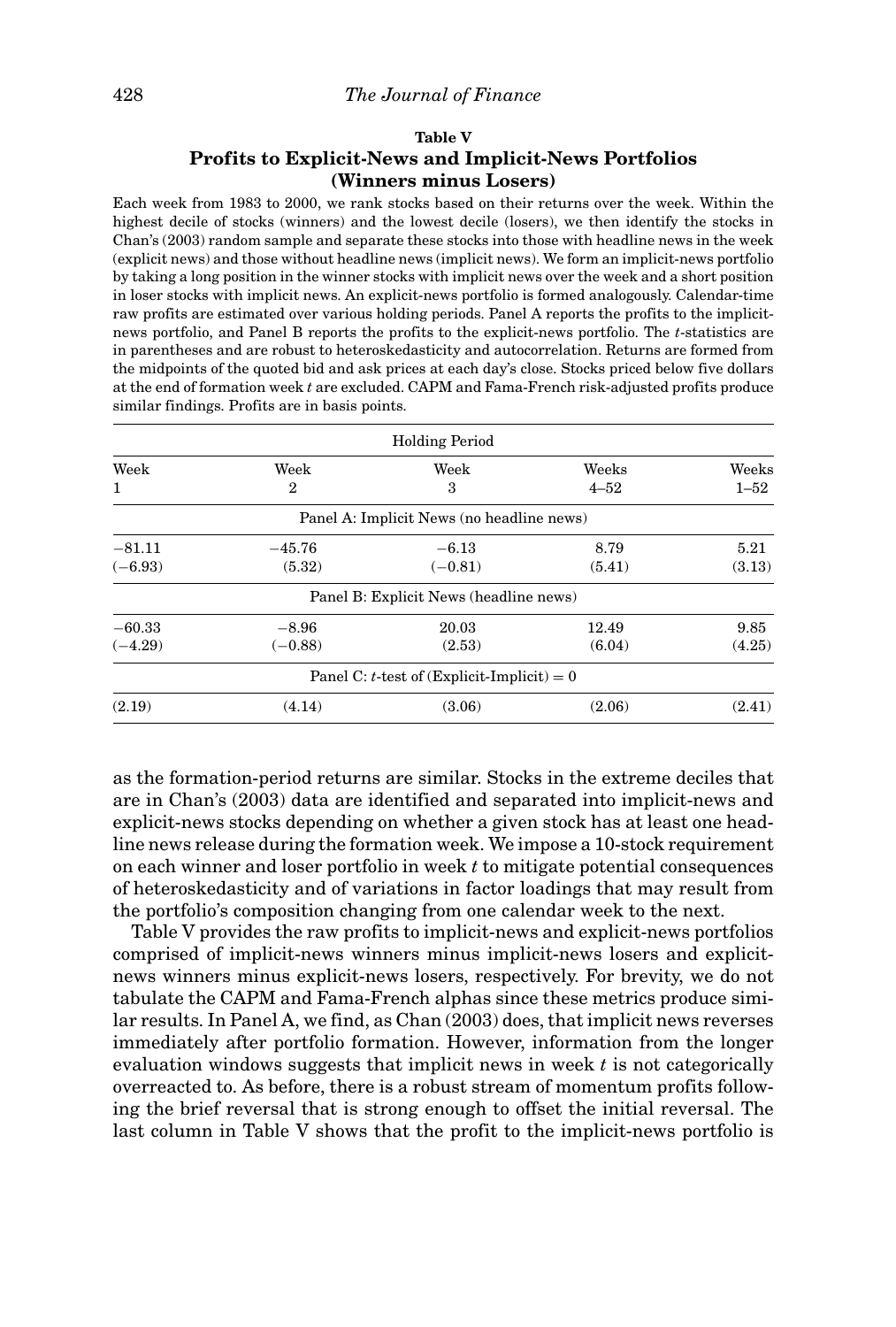statistically positive in the 52 weeks following portfolio formation. So, just as in the general case of Table I, extreme price movements not associated with headline news are found ex post to be not extreme enough.

Moreover, implicit-news stocks and explicit-news stocks display the same general behaviors, namely, short-run reversal and longer-run momentum. Panel B provides the profits to the explicit-news portfolio. Panel C provides the *t*-statistics comparing the mean profits of the explicit-news portfolio to those of the implicit-news portfolio. Interestingly, the profits to explicit news are statistically greater than the profits to implicit news over every holding period examined in Table V. Given that the formation-period returns are similar, we have evidence that the market does react differently to implicit versus explicit news. However, the difference between implicit and explicit news is not as the aforementioned theories predict. Since both groups display the same qualitative pattern of short-run reversal and longer-run (stronger) momentum, we are unable to characterize one reaction as overreaction and the other as underreaction. The only difference is in the magnitudes of the profits, not in the patterns of the profits. Why this difference in magnitudes exists is an interesting topic for future studies to pursue.

It is worth noting that earnings announcements do not drive the stronger momentum in explicit news. Removing stocks that announce earnings in week *t* from the explicit-news portfolio diminishes momentum profits over weeks [*t* +  $1, t + 52$ , but explicit-news profits are still significantly greater than implicitnews profits.16

In sum, our findings impede concluding that the market categorically overreacts to implicit news. Moreover, firm-specific news of all sorts, explicit and implicit, appears to robustly generate momentum in returns.

## *B. Uncertainty and Momentum*

As just noted, explicit news displays greater return momentum than implicit news. One possible explanation is that explicit news is more precise than implicit news (in the sense of a less noisy signal), and greater precision induces greater momentum.<sup>17</sup> However, in his examination of the relation between momentum and several measures of the uncertainty (or ambiguity) of the valuation impact of a given piece of firm-specific news, Zhang (2006) finds the seemingly opposite result that momentum increases with uncertainty. Zhang's hypothesis is that if psychological biases play a role in return momentum, then momentum should increase as uncertainty increases. This prediction follows from evidence that uncertainty intensifies psychological biases.<sup>18</sup>

<sup>16</sup> Earnings announcements are from I/B/E/S.

<sup>&</sup>lt;sup>17</sup> Readers may find it difficult to envision how greater precision, that is, less uncertainty, might lead to greater momentum. Veronesi (2000) and Johnson (2004) identify mechanisms that can rationally produce higher expected returns for stocks with greater precision.

<sup>18</sup> See Hirshleifer's (2001) review for a detailed discussion.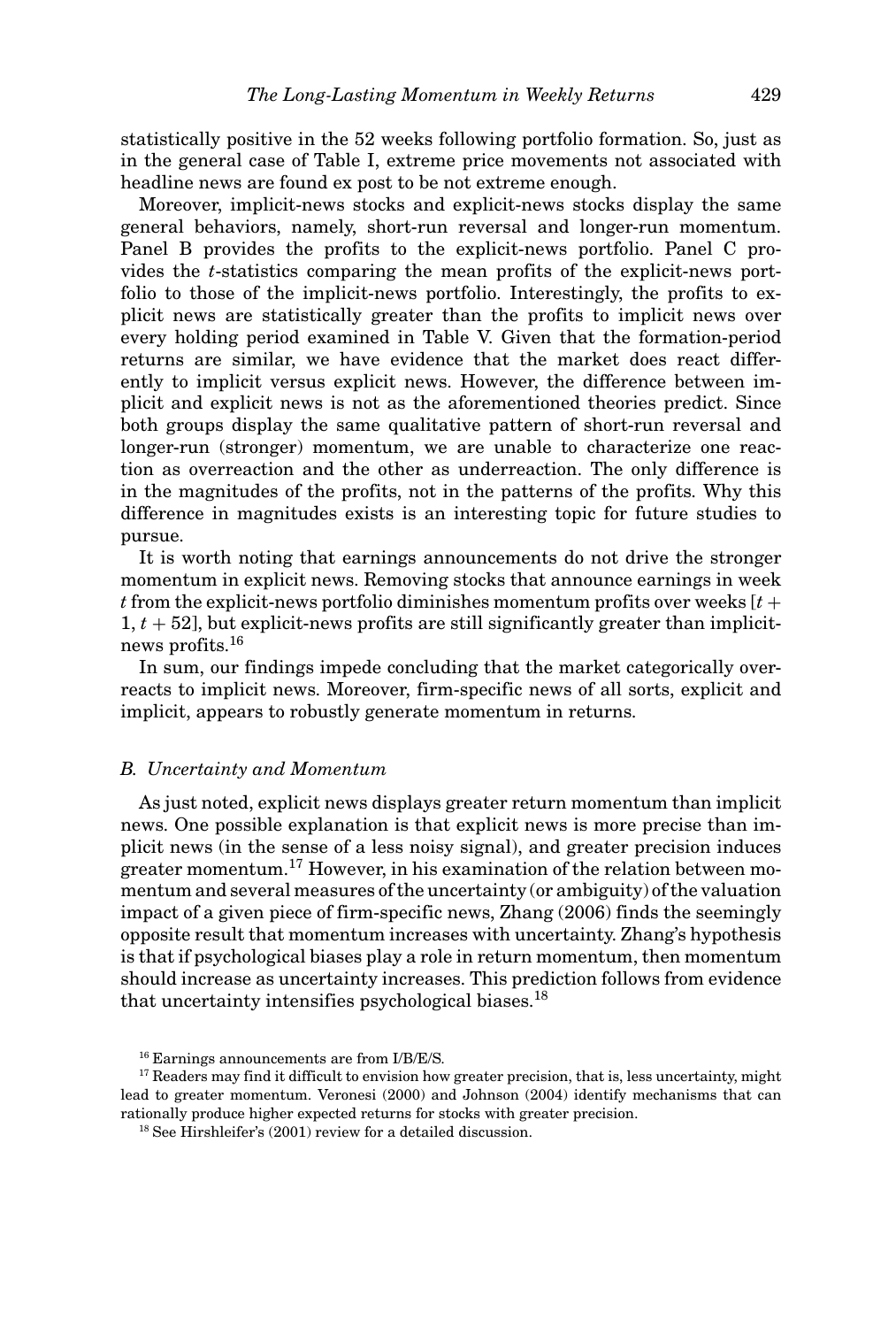Zhang (2006) studies the relation between momentum in 11-month returns and the general uncertainty regarding a stock's valuation using such measures as size, analyst coverage, return volatility, and the dispersion of analysts' earnings forecasts. We extend his analyses to momentum in 1-week returns. By using such a short horizon, we can link momentum to specific news releases. Moreover, for earnings announcements in particular, we have a measure of the ex ante uncertainty of the given news, namely, the dispersion of analysts' earnings forecasts. Therefore, we have a seemingly more reliable and direct test of the relation between return momentum and the uncertainty of news.<sup>19</sup>

We define dispersion of the earnings forecasts to be the standard deviation of forecasts scaled by the stock's price at the end of week  $t - 1$ . We exclude observations with fewer than four forecasts to increase our confidence in the measure of dispersion. Similar results obtain when stocks with less than four earnings forecasts are included or when the standard deviation is scaled by the absolute value of the mean earnings forecast. The forecast data are unadjusted for splits and are provided by I/B/E/S. Diether, Malloy, and Scherbina (2002) and Payne and Thomas (2003) note that using standard deviations of forecasts that are historically adjusted for splits can falsely classify high-dispersion stocks as low-dispersion stocks. Earnings announcement and forecast data begin May 1984.

Each week *t*, stocks are sorted into deciles based on returns in week *t* (as in Table I). Winner (top-decile) stocks that announce earnings in week *t* are sorted based on the dispersion of earnings forecasts. Stocks with dispersion above the median value for that winner portfolio are classified as the high-dispersion winner stocks; stocks with below-median dispersion are classified as the lowdispersion winner stocks. The low-dispersion and high-dispersion portfolios of loser (bottom-decile) stocks are formed analogously.

One last detail to note is that we alter the weighting scheme within the calendar-time portfolios when examining holding periods greater than 1 week. In other tests, we equally weight across all cohort portfolios held that week. For example, for the performance analysis across weeks  $[t + 1, t + 52]$ , we equally weight the returns of the 52 portfolios in calendar week  $\tau$  to estimate the portfolio's return. Since we are faced in some calendar weeks of these dispersion tests with very few stocks being held in specific cohort portfolios, we equally weight across all stocks held that week, instead of across cohort portfolios. Finally, we require at least 10 stocks in the winner and loser portfolios each calendar week for that week to be included in the analyses. In testing over  $[t + 1, t + 52]$  for whether momentum differs across forecast dispersion, each week we average roughly 300 stocks on the portfolio's long side and 300 stocks on the short side and lose only 46 out of 1,022 weeks (and these dispersion portfolios have on average the least number of stocks per week among the 52-week portfolios examined in this study).

<sup>19</sup> The measure of uncertainty remains indirect in our test as well because we are measuring the uncertainty of future earnings instead of the uncertainty of the valuation impact of the earnings.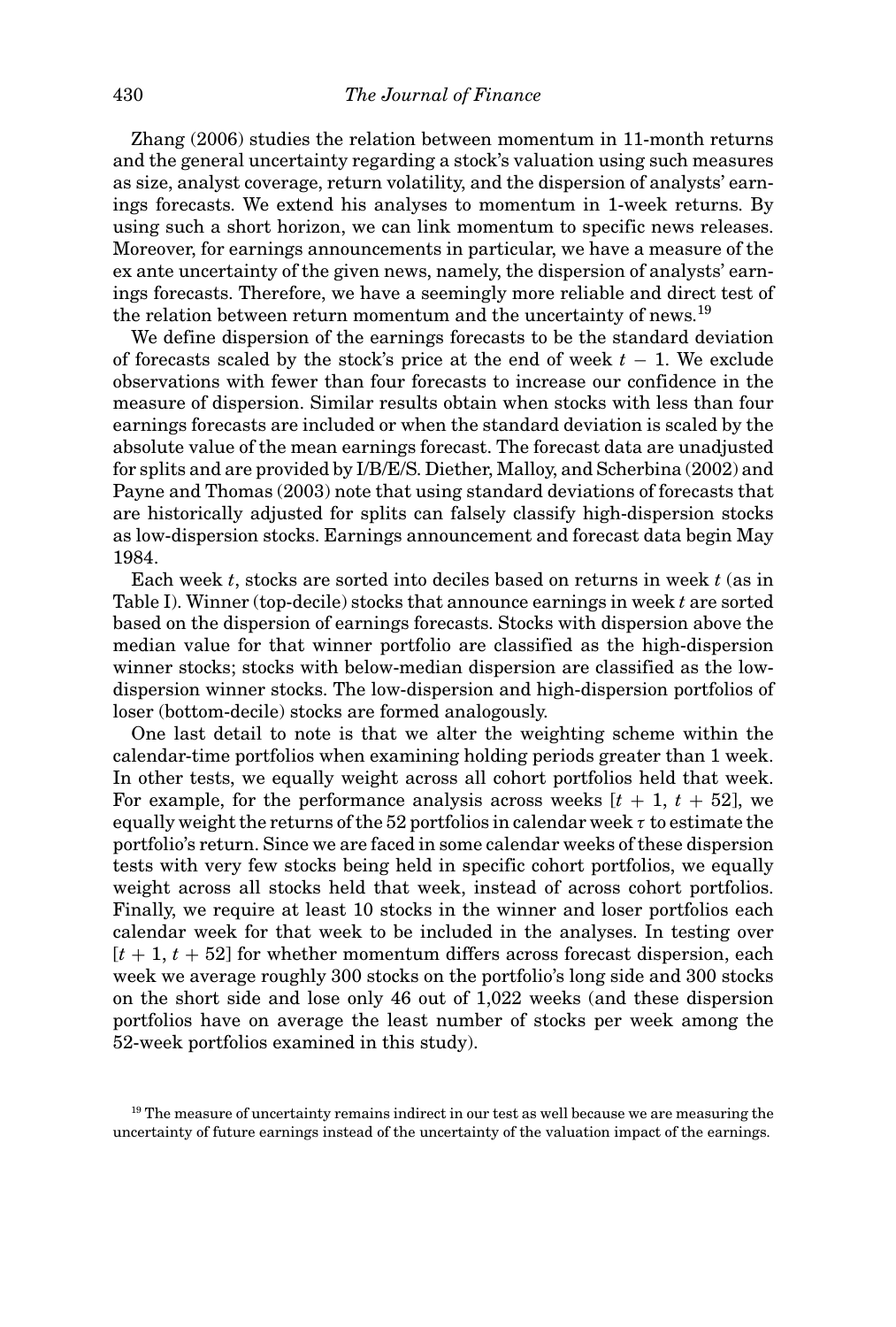# **Table VI Profits to Weekly Extreme Portfolios across High and Low Dispersion in Earnings Forecasts (Winners minus Losers)**

Each week from May 1984 to 2003, we rank stocks based on their returns over the week. Within the highest decile of stocks (winners) and the lowest decile (losers), we retain the stocks with (1) a quarterly earnings announcement occurring in the week and (2) earnings forecasts provided by at least four analysts. We separate the remaining winner stocks into those with high (above-median) and low (below-median) dispersion in earnings forecasts. We form a high-dispersion portfolio by taking a long position in winner stocks with high forecast dispersion and a short position in loser stocks with high forecast dispersion. A low-dispersion portfolio is formed analogously. Raw profits are estimated over various holding periods. Panel A reports the profits to the high-dispersion portfolio, and Panel B reports the profits to the low-dispersion portfolio. The *t*-statistics are in parentheses and are robust to heteroskedasticity and autocorrelation. Returns are formed from the midpoints of the quoted bid and ask prices at each day's close. Stocks priced below five dollars at the end of formation week *t* are excluded. CAPM and Fama-French risk-adjusted profits produce similar findings. Profits are in basis points.

|           |           | <b>Holding Period</b>                                                                      |                   |                   |
|-----------|-----------|--------------------------------------------------------------------------------------------|-------------------|-------------------|
| Week<br>1 | Week<br>2 | Week<br>3                                                                                  | Weeks<br>$4 - 52$ | Weeks<br>$1 - 52$ |
|           |           | Panel A: High Dispersion in Earnings Forecasts<br>$(and\ earnings\ released\ in\ week\ t)$ |                   |                   |
| 23.76     | 13.81     | 29.71                                                                                      | 10.15             | 10.50             |
| (0.99)    | (0.59)    | (1.46)                                                                                     | (3.05)            | (3.25)            |
|           |           | Panel B: Low Dispersion in Earnings Forecasts<br>$(and\ earnings\ released\ in\ week\ t)$  |                   |                   |
| 0.67      | 17.12     | $-5.51$                                                                                    | 13.10             | 12.01             |
| (0.03)    | (0.79)    | $(-0.28)$                                                                                  | (4.02)            | (3.85)            |
|           |           | Panel C: t-test of (High-Low) = $0$                                                        |                   |                   |
| (0.67)    | $(-0.15)$ | (1.38)                                                                                     | $(-0.94)$         | $(-0.51)$         |
|           |           |                                                                                            |                   |                   |

Table VI provides the raw profits to the high-dispersion and low-dispersion portfolios of winner-minus-loser stocks announcing earnings. In contrast to Zhang's (2006) findings, we see no evidence that the profits to the highdispersion portfolios are different from the profits to the low-dispersion portfolios over any of the horizons considered. Panel C of Table VI gives the *t*-statistics for testing that the profits across high-dispersion and low-dispersion portfolios are equal. The null hypothesis of equality cannot be rejected. In short, we find no relation between uncertainty and momentum in 1-week return. The CAPM and Fama-French alphas depict the same finding and are not tabulated.

In the next section, we consider how other characteristics relate to momentum. Some of these results echo Zhang's (2006) findings; some do not. Our message here is that the relation between uncertainty and momentum that Zhang detects using 11-month returns does not transfer to momentum at the 1-week horizon.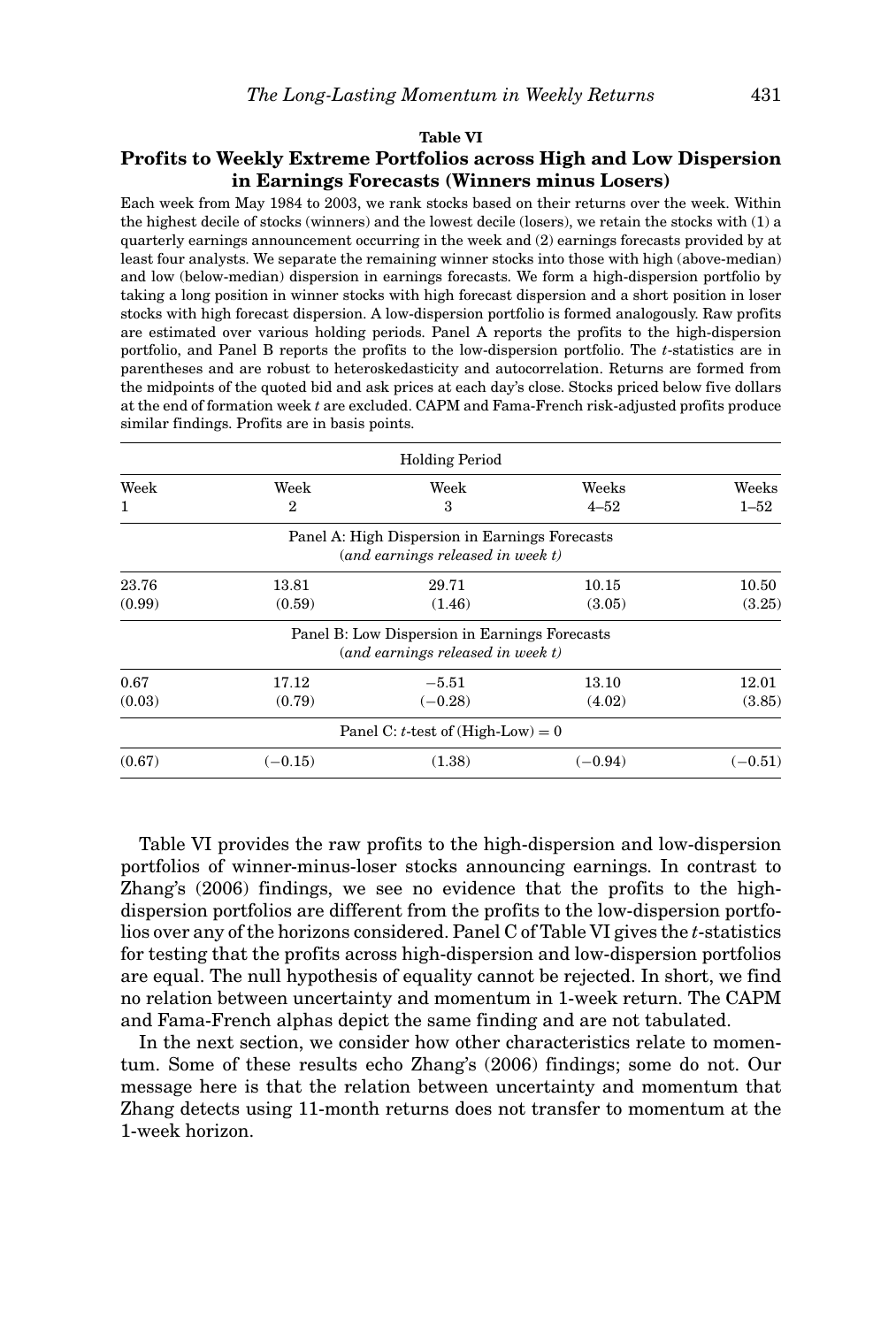#### *C. Relations between Momentum and Stock Characteristics*

In this section, we examine how momentum in 1-week returns varies across stock size, return volatility, analyst coverage, and institutional ownership. These measures are typically used to probe how anomalies are affected by variation in information environments, trading costs, and investor sophistication. Of course, the interpretations of these characteristics are not mutually exclusive. Though we focus more on the momentum phenomenon, for completeness we continue to provide the profits for the winner-minus-loser portfolios over weeks 1, 2, and 3.

We begin with stock size. After sorting all stocks into deciles each week based on returns over week *t* (as in Table I), we further sort the stocks in the highest and lowest decile portfolios based on their market values at the end of the prior June. We use the median size of NYSE stocks from the prior June to classify large and small stocks. Stocks below the median value of size are grouped to form the small-stock portfolio; stocks above the median value of size are grouped to form the large-stock portfolio.

Panel A of Table VII provides the raw profits to small-stock and large-stock winner-minus-loser portfolios. (All findings in Table VII are similar when using CAPM and Fama-French alphas.) Extreme-return portfolios comprised of small stocks only and of large stocks only behave similarly, both displaying shortrun reversal and both displaying longer-run momentum after week 4. The *t*statistics testing whether the profits across the small-stock and large-stock portfolios are different over weeks  $[t + 1, t + 52]$  exceed 2.90 across the three performance metrics (raw, CAPM, and Fama-French), and are not tabulated. Hence, small stocks display greater longer-run momentum, consistent with the results of Hong et al. (2000) and others. This is possibly attributable to smaller stocks being more difficult to value, having less sophisticated traders, being more costly to arbitrage, and/or having a poorer information environment.

For the large-stock extreme portfolio, although the mean profit of 1.26 basis points per week is not statistically significant over the  $[t + 1, t + 52]$  period, it is statistically positive over the  $[t + 4, t + 52]$  period. Hence, 1-week returns of large stocks do generate a momentum in returns.

We turn our attention now to the other characteristics. Given that return momentum is stronger in small stocks, we control for size going forward to ensure that we are not confounding the effects of the other characteristics with the size effect. For each of the remaining characteristics examined in Table VII, we employ the following sorting procedures to create size-neutral portfolios. After identifying the winner stocks in week *t*, we sort the winners based on size measured at the end of the prior June. Using the  $70<sup>th</sup>$  and  $30<sup>th</sup>$  size percentiles for NYSE stocks from the prior June, the winner portfolio is subdivided into three portfolios: large, medium, and small. Each of these three size-based winner portfolios is further sorted into two subportfolios based on the characteristic we are examining, for example, institutional ownership (IO). Stocks with IO below the median level for stocks in their respective winner/size portfolios are grouped together as low-IO stocks; stocks with IO above the median level for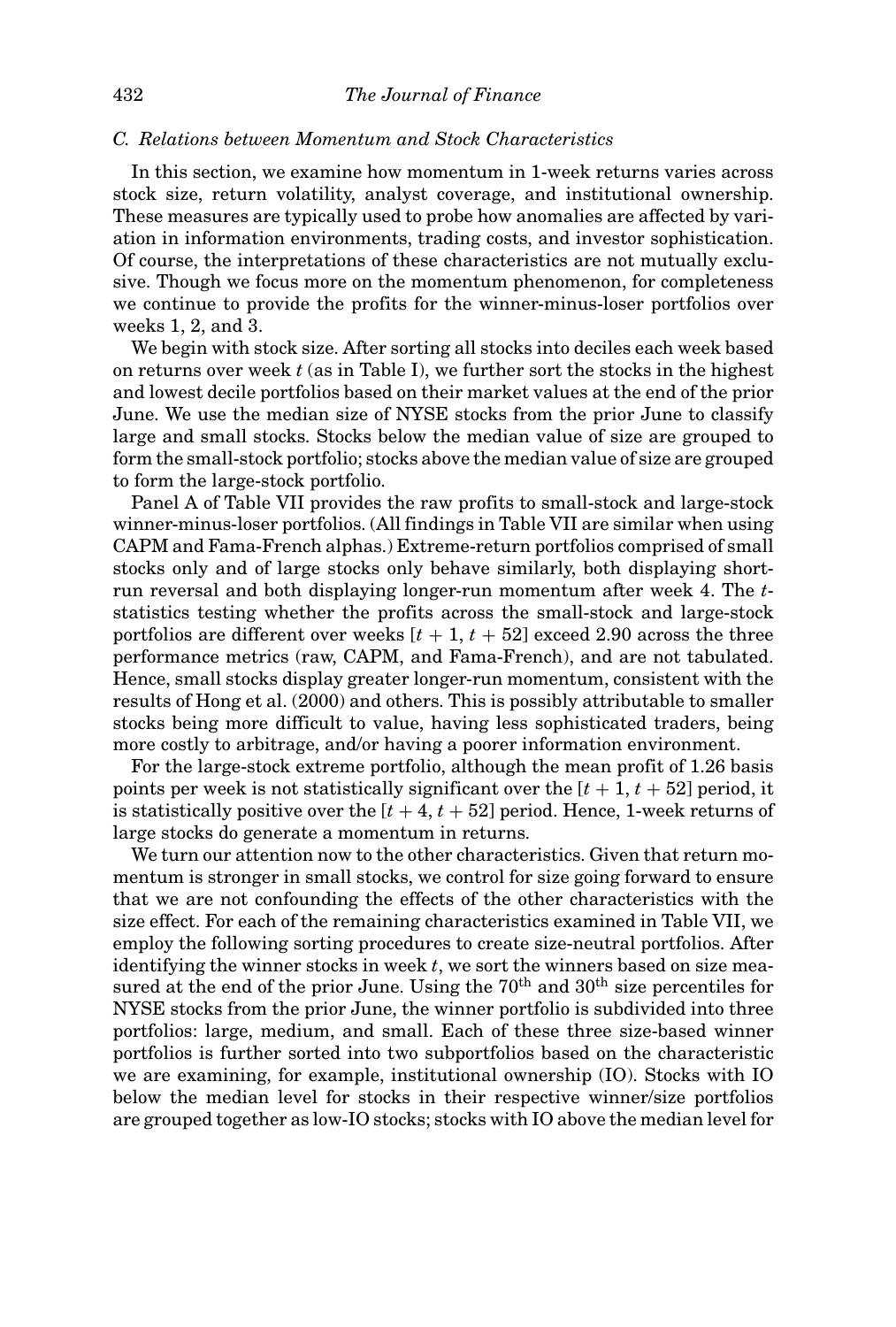# **Table VII Profits to Weekly Extreme Portfolios across Stock Characteristics (Winners minus Losers)**

Each week from 1983 to 2003, we rank stocks based on their returns over the week. We further divide the top-decile (winner) stocks and the bottom-decile loser stocks based on the various characteristics below. For Panel A, we divide winners into those with market values above the median NYSE value and those below the median NYSE value. Market values are always sampled at the end of the prior June. Losers are divided similarly. We form the small-stock portfolio by taking a long position in above-median winners and a short position in below-median losers. The large-stock portfolio is formed analogously using above-median stocks. For Panel B, we divide winners and losers each week into two groups based on institutional ownership (IO) as of the prior quarter, sorting first on size to create size-neutral IO portfolios as follows. After sorting on *rt*, winners are further sorted into three size groups based on the  $30<sup>th</sup>$  and  $70<sup>th</sup>$  NYSE percentiles. We form a high-IO portfolio by taking a long position in the winners with above-median IO for their respective winner-size groups and a short position in the losers with above-median IO for their respective winner-size groups. A low-IO portfolio is formed analogously. For Panels C and D, we form size-neutral portfolios as just described. Panel C forms portfolios of stocks with high (above-median) and low (below-median) weekly return volatility measured over  $[t - 52, t - 1]$ . Panel D forms portfolios of stocks with high (above-median) analyst coverage and low (below-median) analyst coverage, where coverage is defined as the number of analysts providing forecasts of future annual earnings and is sampled at the end of the prior month. Stocks with no coverage are excluded. Calendar-time alphas for the portfolios are estimated over various holding periods using raw returns. The *t*-statistics are in parentheses and are robust to heteroskedasticity and autocorrelation. Returns are formed from the midpoints of the quoted bid and ask prices at each day's close. Stocks priced below five dollars at the end of formation week *t* are excluded. CAPM and Fama-French risk-adjusted profits produce similar findings. Profits are in basis points.

|       |              | <b>Holding Period</b>            |           |          |          |  |
|-------|--------------|----------------------------------|-----------|----------|----------|--|
|       | Week         | Week                             | Week      | Weeks    | Weeks    |  |
|       | $\mathbf{1}$ | $\overline{2}$                   | 3         | $4 - 52$ | $1 - 52$ |  |
|       |              | Panel A: Size                    |           |          |          |  |
| Small | $-74.48$     | $-39.57$                         | 0.55      | 8.80     | 5.45     |  |
|       | $(-8.13)$    | $(-8.22)$                        | (0.11)    | (5.38)   | (3.26)   |  |
| Large | $-115.78$    | $-8.00$                          | 18.33     | 4.56     | 1.26     |  |
|       | $(-8.22)$    | $(-0.77)$                        | (1.88)    | (2.60)   | (0.57)   |  |
|       |              | Panel B: Institutional Ownership |           |          |          |  |
| High  | $-86.34$     | $-40.81$                         | $-1.17$   | 6.85     | 3.27     |  |
|       | $(-9.40)$    | $(-5.77)$                        | $(-0.19)$ | (3.89)   | (1.79)   |  |
| Low   | $-67.94$     | $-30.88$                         | $-2.69$   | 9.06     | 6.04     |  |
|       | $(-7.19)$    | $(-4.35)$                        | $(-0.44)$ | (4.56)   | (3.02)   |  |
|       |              | Panel C: Volatility              |           |          |          |  |
| High  | $-102.24$    | $-46.99$                         | 6.47      | 6.78     | 2.81     |  |
|       | $(-9.89)$    | $(-5.80)$                        | (0.97)    | (3.24)   | (1.30)   |  |
| Low   | $-45.76$     | $-26.40$                         | $-4.26$   | 8.47     | 6.29     |  |
|       | $(-5.31)$    | $(-4.24)$                        | $(-0.75)$ | (4.79)   | (3.49)   |  |
|       |              | Panel D: Analyst Coverage        |           |          |          |  |
| High  | $-93.38$     | $-38.00$                         | 6.10      | 7.15     | 3.85     |  |
|       | $(-9.76)$    | $(-4.97)$                        | (0.90)    | (3.71)   | (1.98)   |  |
| Low   | $-73.58$     | $-38.41$                         | $-4.06$   | 8.27     | 4.76     |  |
|       | $(-7.59)$    | $(-5.35)$                        | $(-0.70)$ | (4.50)   | (2.54)   |  |
|       |              |                                  |           |          |          |  |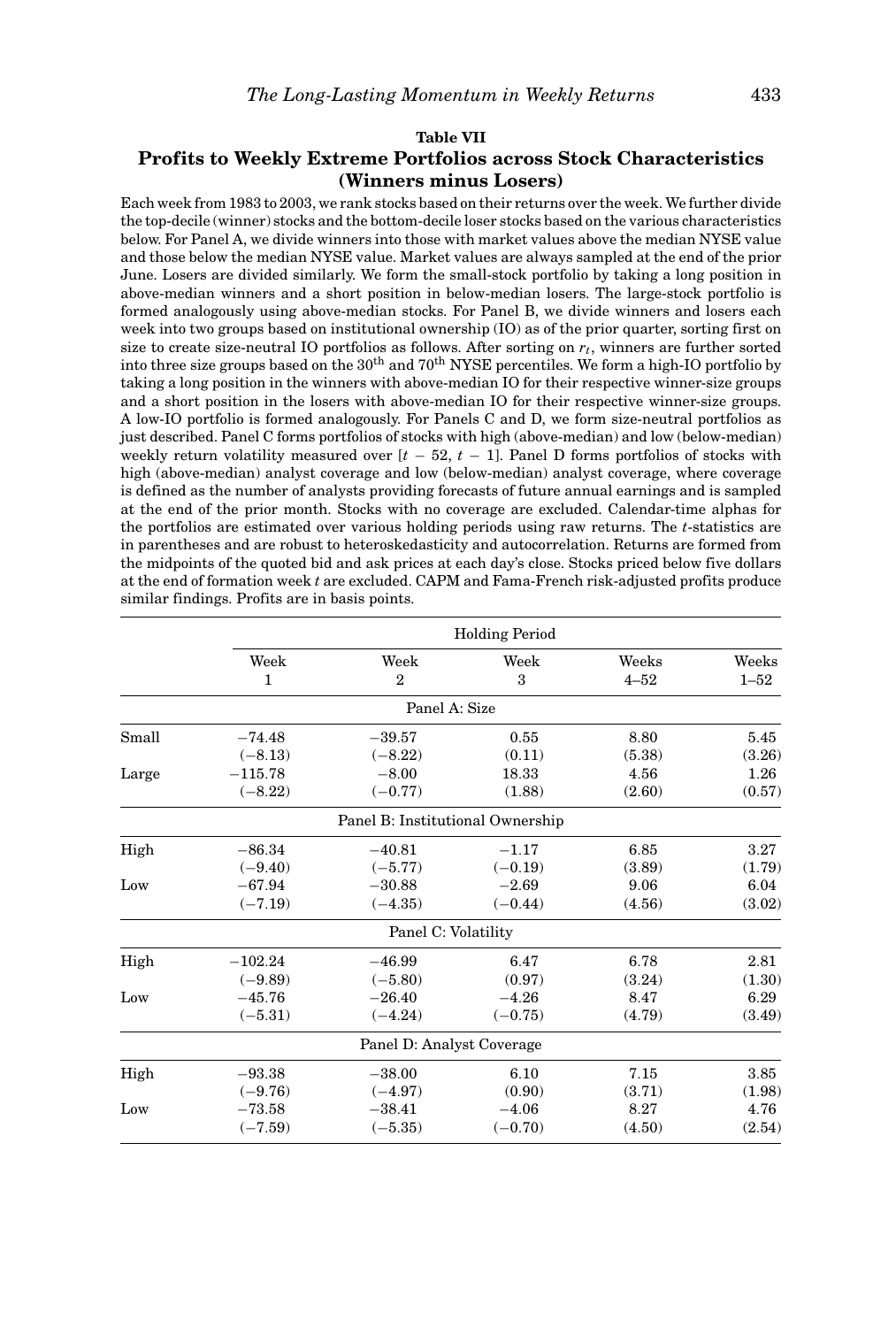stocks in their respective winner/size portfolios are grouped together as high-IO stocks. Loser portfolios comprised of high-IO stocks and of low-IO stocks are formed analogously. Winner-minus-loser portfolios for high-IO stocks and for low-IO stocks can then be created, and are size-neutral.

Data on institutional ownership over 1983 to 2003 are from 13F filings and come from Thomson Financial (CDA/Spectrum). Institutional ownership is defined as the percentage of each stock's outstanding shares that is held by institutional investors at the end of the quarter prior to week *t*. Using sizeneutral portfolios as described above, Panel B shows that stocks with lower institutional ownership produce greater momentum over weeks  $[t + 1, t +$ 52], with untabulated *t*-statistics exceeding 2.36 across the raw, CAPM, and Fama-French metrics. The finding that momentum is decreasing in institutional ownership is consistent with the joint hypothesis that momentum is due to mispricing and institutions are the more sophisticated, better-informed traders.

In Panel C, we measure return volatility as the standard deviation of returns over weeks  $[t - 52, t - 1]$ , where returns are again formed using the midpoints of the quoted bid and ask prices so that price movements due to bid-ask spreads are removed. Momentum is greater for low-volatility stocks (*t*-statistics testing the difference are at least 3.16 across the raw, CAPM, and Fama-French performance metrics and are not tabulated). This finding is the opposite of Zhang's (2006) 11-month finding that high-volatility stocks display greater momentum. To the extent that volatility captures uncertainty, 1-week momentum increases as uncertainty decreases.

Panel D of Table VII provides the profits of winner-minus-loser portfolios across high and low analyst coverage, using size-neutral portfolios as above. For each stock from 1983 to 2003, we obtain the number of analysts providing forecasts of future annual earnings from I/B/E/S in the month prior to portfolio formation. Stocks with no coverage are excluded from this analysis, but the findings are unaffected when we include them. We find that stocks with low analyst coverage produce slightly higher mean profits over the 52-week window, the same direction as Zhang's (2006) finding using 11-month returns and Hong et al.'s (2000) finding using 6-month returns. However, the momentum differences across coverage are not statistically significant. The *t*-statistics testing the difference do not exceed 1.23 and are not shown. Thus, the prior findings that momentum is negatively related to analyst coverage are not robust across return horizons.

The characteristics examined in Table VII are not independent. For example, Gompers and Metrick (2001) and others provide evidence that institutions prefer to hold large stocks, Bhushan (1989) finds that stocks with greater analyst coverage are larger and have higher institutional ownership, and it is common knowledge that small stocks have greater return volatility. Therefore, to determine which of these effects if any dominates, we examine weekly crosssectional regressions, as in Table IV. Each week, we regress  $r_{[t+1,t+52]}$  on  $r_t$ , the log of size, IO, return volatility, analyst coverage, and interactions of these four characteristics with  $r_t$ . The log of  $\frac{B}{M}$  is also included as a control. Stocks with no analyst coverage are included in the regressions. The mean of the time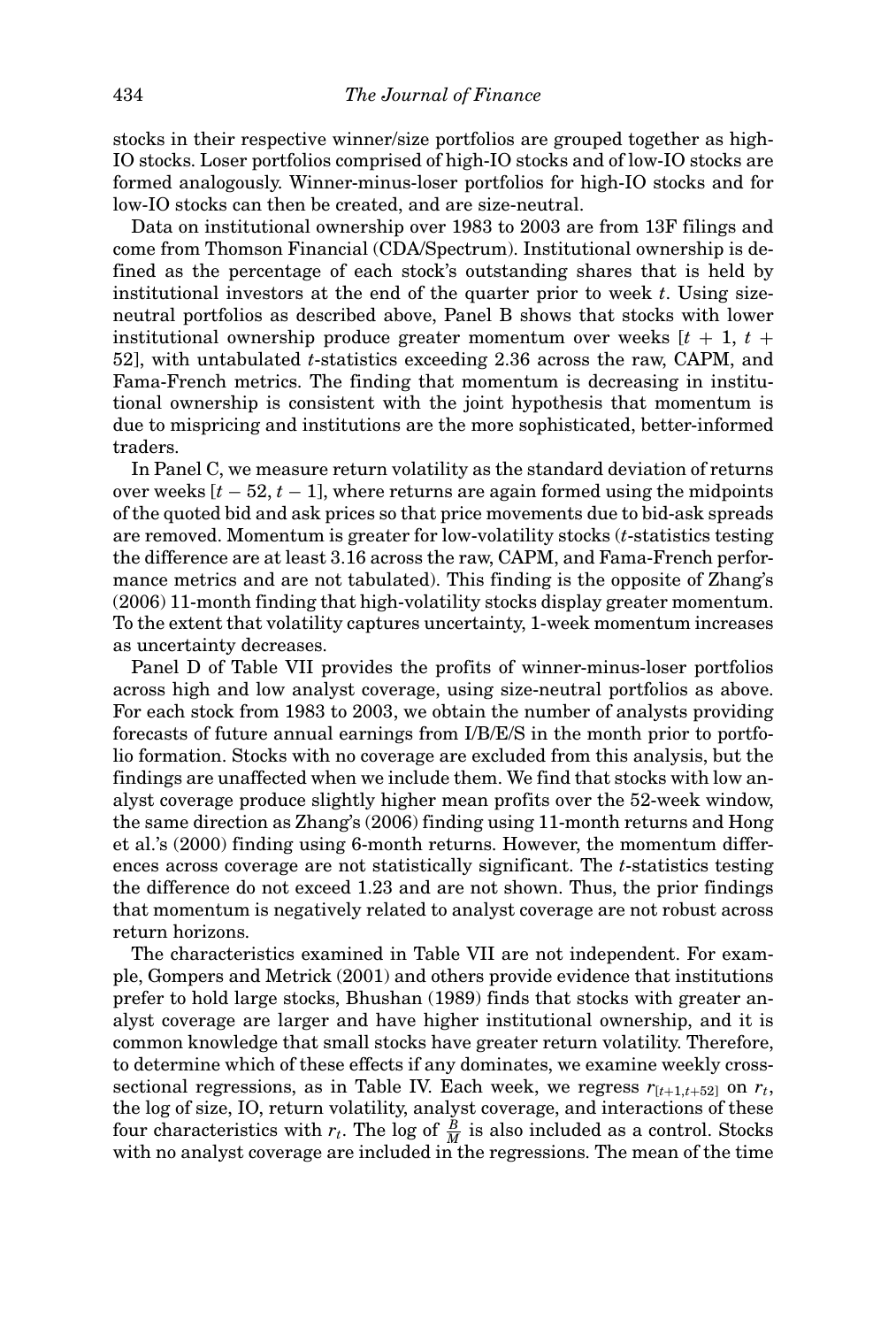| Size $\times r_t$ | $IO \times r_t$ | Volatility $\times r_t$ | Coverage $\times r_t$ |
|-------------------|-----------------|-------------------------|-----------------------|
| $-4.95$           | 0.65            | $-162.11$               | 0.43                  |
| $(-4.73)$         | (0.13)          | $(-3.50)$               | (1.78)                |

series of coefficients on the interactions (multiplied by 100) and their associated *t*-statistics are as follows:

The regressions indicate that size, return volatility, and to a lesser extent, analyst coverage have separate effects on return momentum, whereas the effect of institutional ownership is subsumed by the other measures.<sup>20</sup> Note that the positive coefficient on the analyst-coverage interaction differs slightly from the portfolio evidence in Table VII. This seems attributable to the omitted variables in the portfolio tests.

In sum, momentum in 1-week returns decreases with stock size and with return volatility. The effects of institutional ownership and analyst coverage on momentum are less clear. More importantly, these findings are mixed in their support for a positive relation between uncertainty and weekly momentum, and in the case of return volatility, are contradictory to the supposed relation.

There are also interesting results in Table VII with respect to short-run reversal. The week-1 reversal is statistically greater in large stocks, in highinstitutional-ownership stocks, in high-volatility stocks, and in high-analystcoverage stocks. Lehmann (1990) also identifies this large-firm effect in shortrun reversals. The finding that large, high-institutional-ownership, and highcoverage stocks experience greater short-run reversal might seem counterintuitive. Given that such stocks are typically associated with lower trading costs and illiquidity, with presumably a greater number of sophisticated traders, and with a better information environment, both the microstructure and overreaction explanations of short-run reversal seem less likely for such stocks.

As in the longer-run momentum case, we also estimate weekly cross-sectional regressions to examine the four short-run effects jointly. We regress  $r_{t+1}$  on  $r_t$ , the log of size, IO, return volatility, analyst coverage, and interactions of these four characteristics with  $r_t$ , and we include the log of  $\frac{B}{M}$  as a control. The mean of the time series of coefficients on the interactions (multiplied by 100) and their associated *t*-statistics are as follows:

| Size $\times r_t$ | $IO \times r_t$ | Volatility $\times r_t$ | Coverage $\times r_t$ |
|-------------------|-----------------|-------------------------|-----------------------|
| $-0.82$           | $-3.70$         | $-78.50$                | $-0.08$               |
| $(-4.09)$         | $(-4.78)$       | $(-8.85)$               | $(-1.92)$             |

 $20$  Serial correlation in the time series of coefficients on the interactions is not large in any case. The data-dependent number of lags used to estimate Gallant's (1987) robust standard errors, as discussed in Section III.B, vary only from two to five across these interaction coefficients. Despite the raw characteristics displaying strong persistence, the interactions do not; and consequently the test statistics on the interactions are reliable.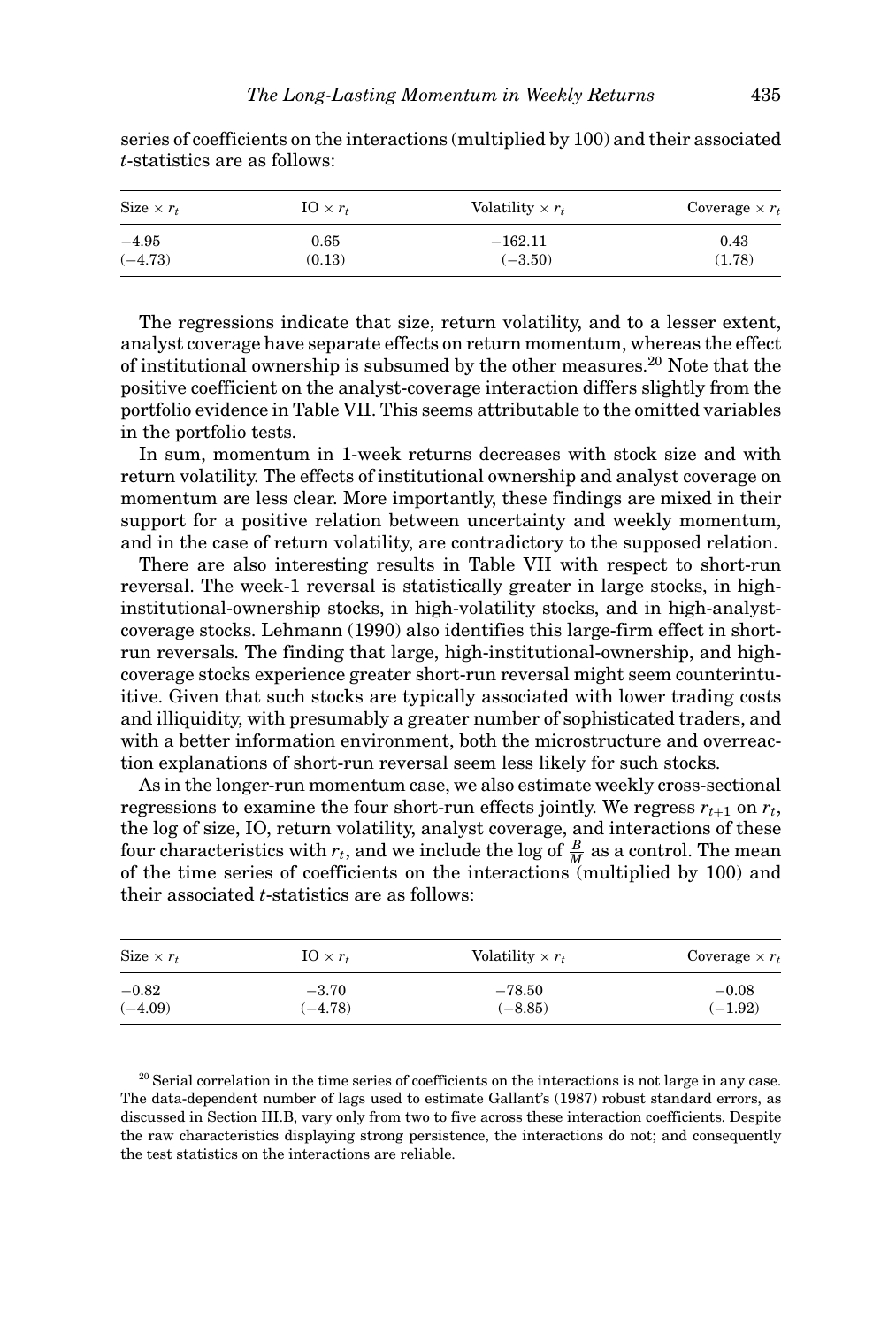The regressions show that the four effects on short-run reversal noted in the portfolio tests of Table VII are distinct. To not distract from the main focus of this study, which is the momentum in 1-week returns, we defer further discussion of short-run reversal to Section VII, where we provide additional short-run results as well as an overview of how our findings throughout this study affect the literature's view of short-run reversal.

## *D. Discussion of the Possible Sources of Momentum*

What can possibly explain our finding of momentum in 1-week returns? In the preceding sections, we address several possibilities. The first is that momentum is attributable to the market's underreaction to explicit (public) news, which might be due to a combination of overconfidence and self-attribution bias or to a slow diffusion of information throughout the marketplace as Daniel et al. (1998) and Hong and Stein (1999), respectively, suggest. These two models also jointly predict an overreaction to implicit news. However, Table V is inconsistent with the notion that the market's reactions to explicit and implicit news are categorically different. Table V does find though that explicit news sparks greater momentum than implicit news, and implicit news generates greater short-run reversal. These differences in future returns suggest that further consideration of theories characterizing types of news and the market's potentially differing reactions to each type is warranted.

The second possibility we examine is a more general notion that psychological biases of some traders might be resulting in momentum. Zhang (2006) argues that if any psychological biases induce momentum, then uncertainty regarding a stock's valuation should intensify these biases and amplify the momentum in returns. The results presented in Sections IV.B and IV.C do not support this theory as a potential explanation of 1-week momentum.

In addition, Table VII and the regression results noted in Section IV.C do not find that momentum in weekly returns increases as analyst coverage decreases. This seems inconsistent with Hong and Stein's (1999) proposition that slow diffusion of information contributes to momentum in returns.

On quite a different note, Grinblatt and Han (2005) argue that a disposition effect contributes to momentum, whereby traders hold loser stocks too long and sell winner stocks too soon, inducing underreaction to good and to bad news. This well-known disposition effect is motivated by a combination of prospect theory and mental accounting. Grinblatt and Han find that stocks with larger capital-gains overhang experience greater momentum. Moreover, they find that their capital-gains measure dominates 1-year return as a predictor of future returns. Frazzini (2006) extends the evidence for this theory to return momentum following earnings announcements. However, it seems unlikely that such a disposition effect is contributing to momentum in 1-week returns; we control for prior 6-month returns in Tables III and IV, and prior returns over such horizons should be a (noisy) proxy for capital-gains overhang.

Recently, Grinblatt and Moskowitz (2004) and Watkins (2003) document that return consistency contributes to momentum in 6- to 12-month returns. Specifically, stocks with a high frequency of positive returns over the prior 6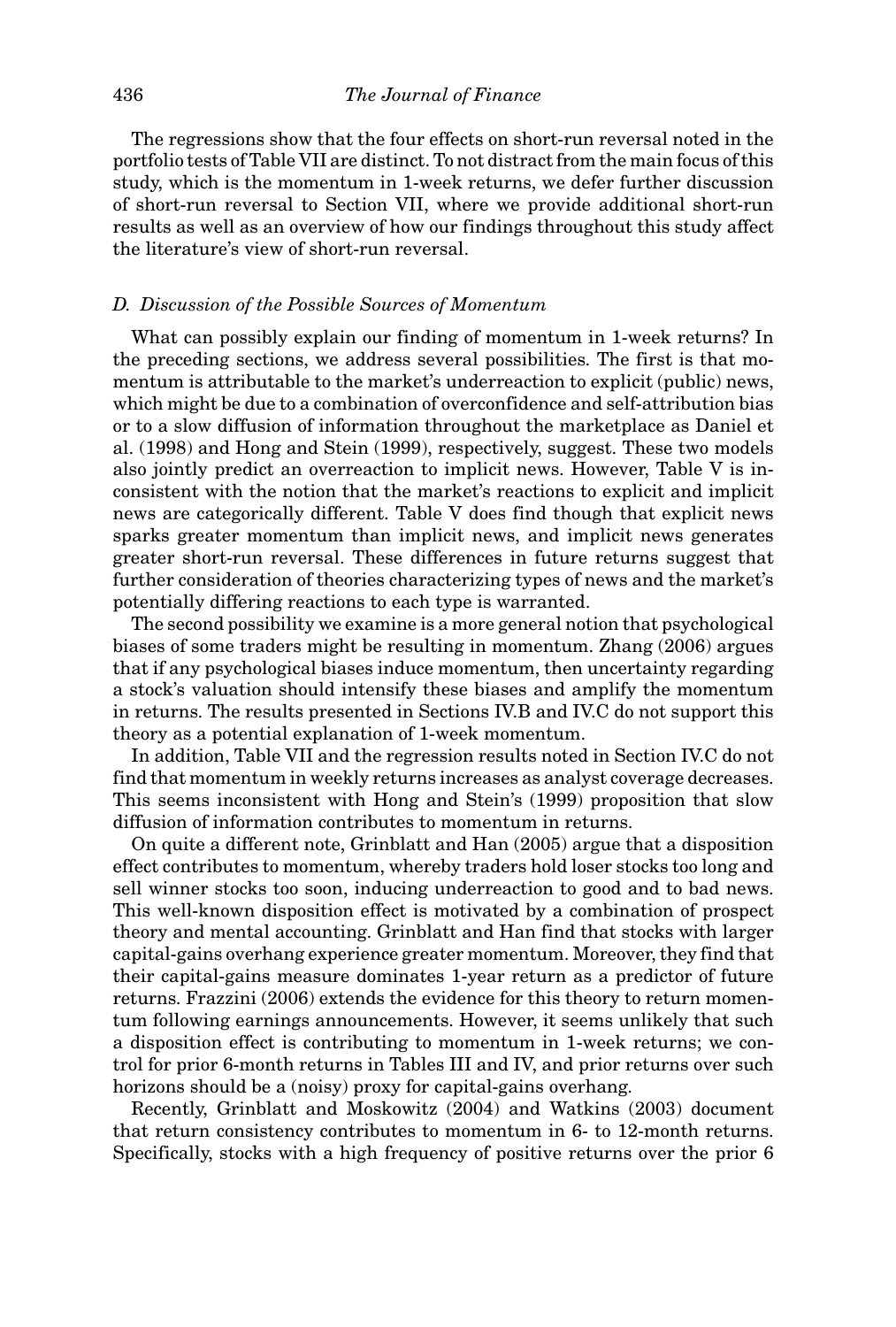or 12 months have higher future returns, and stocks with a high frequency of negative returns have lower future returns. Grinblatt and Moskowitz cite several possible interpretations of these consistency effects, including information diffusion and the capital-gains-overhang (disposition) effect. Later in Section VI, we examine short-run consistency in returns. For now, we note that we find no evidence that return consistency contributes to momentum in 1-week (or 4-week) returns.

Lastly, we wish to highlight that rational theories of momentum (not involving misspecified factor risks) also exist. Lewellen and Shanken (2002), Brav and Heaton (2002), and Veronesi (1999) show how rational learning can induce momentum and reversal in returns. While these and other theoretical papers provide intriguing, and to our view, reasonable possibilities, we are aware of no empirical test of these rational learning theories. In fact, Brav and Heaton point out how difficult it is for current empirics to distinguish between behavioral and rational explanations, as they both predict similar patterns in returns. Further consideration of such rational theories is warranted as well.

# **V. Robustness Considerations**

We now turn our attention to robustness checks regarding the evidence of momentum in 1-week returns. First, we consider an alternative specification of the calendar-time method that allows for heteroskedasticity in the time series of portfolio profits and for variations in portfolio factor loadings. Second, we examine transaction prices to estimate returns instead of the midpoint of the bid and ask quotes. The transaction data go back to 1963 and greatly extend our testing period, which begins in 1983 using the quote data. Third, we provide the pre-formation profits to the extreme-return winner-minus-loser portfolios and show that positive profits are not present before week *t*. This finding allays potentially lingering concerns that we are identifying momentum profits in the post-formation period due to misspecification of the model of expected returns for these portfolios. Last, we show that momentum is detected in 1-month (4-week) returns as well.

# *A. Alternative Method to Accommodate Possible Heteroskedasticity and Varying Factor Loadings*

When employing the calendar-time methods of the preceding sections, two potential concerns arise from the weekly changes in the composition of the portfolios. The first is that the variance in a portfolio's profits can change over time. The second is that the loadings on the factors in the CAPM and Fama-French models can change over time. Readers might wonder if the procedures employed above fully accommodate these potential issues. To address this question, we examine an alternative testing procedure advocated by Mitchell and Stafford (2000) and others. Our findings are similar whether we use the methods above or the alternative we detail here.

Taking advantage of the data available on the individual stocks that comprise a portfolio in a given week, we accommodate potential time-series dynamics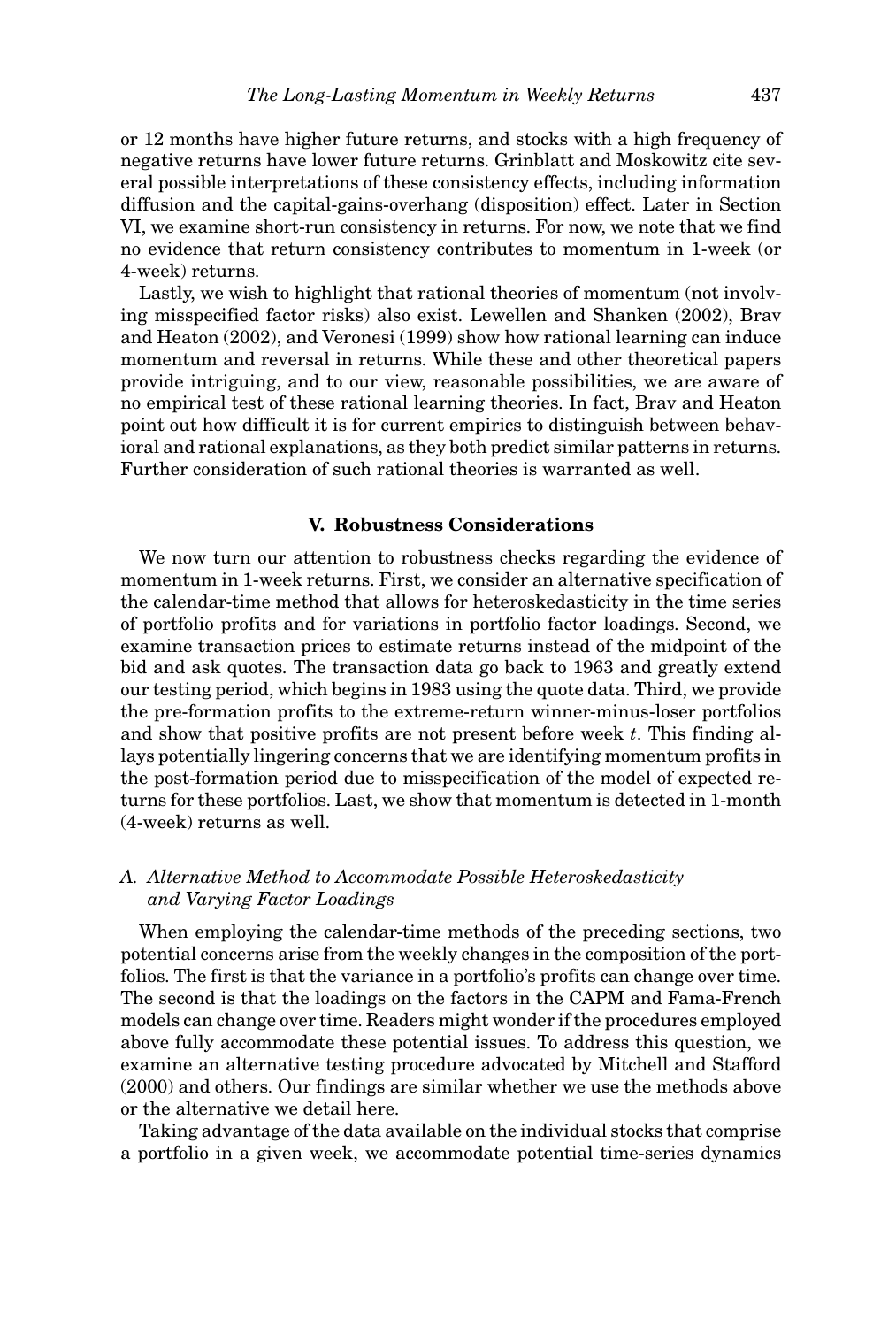in the variance of the portfolio's profits and in the portfolio's factor loadings. Each calendar week  $\tau$ , we identify the stocks in the winner and loser portfolios. Then, using only those specific stocks, we estimate the given winner-minusloser portfolio's abnormal returns over the  $[\tau + 1, \tau + 52]$  period. In the CAPM and Fama-French specifications, the abnormal return for week  $\tau$  is calculated using the estimated portfolio loadings over [ $\tau + 1$ ,  $\tau + 52$ ] and the factor realizations in week  $\tau$ . Re-estimating the factor loadings for each week's portfolio allows loadings to change each calendar week as the composition of the portfolio changes.

To control for possible heteroskedasticity, the standard deviation of the profits to each week's portfolio is estimated using the profits over  $[\tau + 1, \tau +$ 52]. The abnormal return of the portfolio in week  $\tau$  is divided by its standard deviation. This procedure is repeated each calendar week to obtain a time series of standardized abnormal returns whose variance should be constant (one).

The outcome of this procedure is a time series of profits that accommodates heteroskedasticity and variations in factor loadings. Our findings that momentum exists in 1-week returns as well as the various findings on interactions with momentum are robust when using this alternative procedure, and are not tabulated.

# *B. Transaction Returns and Extended Time Period*

We replace our initial sample of midpoint returns from 1983 to 2003 with transaction returns formed using Wednesdays' closing transaction prices from CRSP for all stocks from 1963 to 2003. The advantage of using midpoint returns is that we eliminate the spurious reversal due to bid-ask bounce. Using transaction returns allows us to examine the robustness of our findings. Specifically, we examine whether the momentum discovered after week  $t + 3$  is strong enough to offset the early reversal even when bid-ask bounce is included.

Table VIII reports the performances of the extreme winner-minus-loser portfolio using transaction returns from 1963 to 2003 over various holding periods. The procedure in Table VIII is the same as that in Table I save that transactionbased returns are used. As expected, the reversal in week *t* + 1 is much stronger using transaction returns with profits roughly twice as large as those formed using midpoint returns in Table I. Nevertheless, the last column of Table VIII shows that the finding of momentum in weekly returns is robust when using transaction returns and when extending the sample period back to 1963. Profits remain significantly positive over  $[t+1, t+52]$ .

#### *C. Pre-formation Performance*

We examine the pre-formation performance of extreme-return stocks to address the concern that our modeling of expected stock returns is misspecified, that is, the concern that the results in Table I are due not to momentum in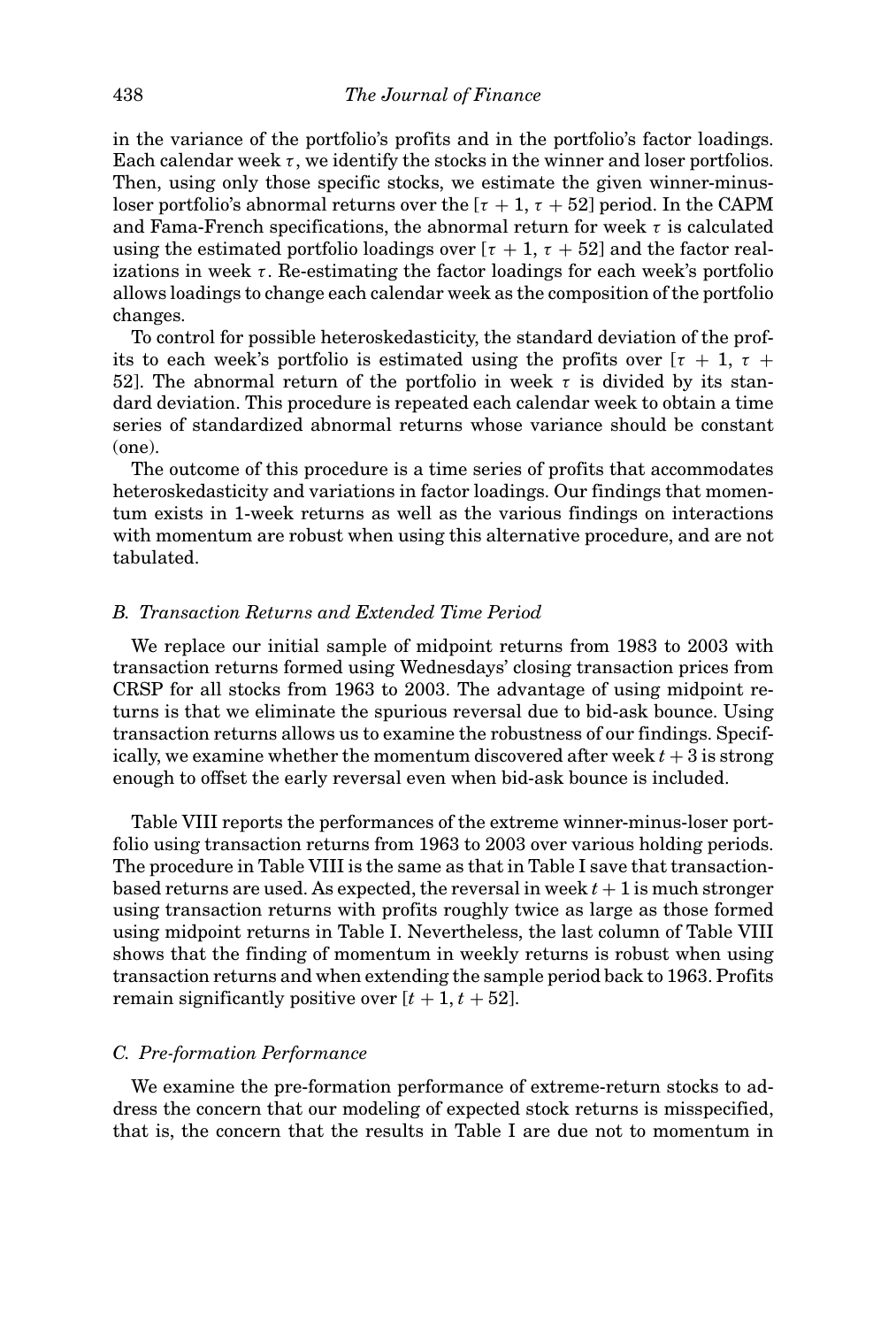# **Table VIII Profits to Weekly Portfolios Using Transaction Returns (Winners minus Losers)**

Each week from July 1963 to 2003, we rank stocks based on their returns over the week and form a portfolio comprised of a long position in the top decile of stocks (winners) and a short position in the bottom decile (losers). Returns are formed from closing transaction prices. Stocks priced below five dollars at the end of formation week *t* are excluded. Calendar-time alphas are estimated over various holding periods using raw returns, the CAPM, and the Fama-French three-factor model. The *t*-statistics are in parentheses and are robust to heteroskedasticity and autocorrelation. Profits are in basis points.

|             | <b>Holding Period</b> |                        |           |                   |                   |
|-------------|-----------------------|------------------------|-----------|-------------------|-------------------|
|             | Week                  | Week<br>$\overline{2}$ | Week<br>3 | Weeks<br>$4 - 52$ | Weeks<br>$1 - 52$ |
| Raw         | $-132.13$             | $-42.92$               | $-8.00$   | 6.48              | 2.49              |
|             | $(-30.98)$            | $(-11.32)$             | $(-2.55)$ | (6.55)            | (2.47)            |
| <b>CAPM</b> | $-129.77$             | $-40.68$               | $-6.71$   | 6.79              | 2.89              |
|             | $(-31.59)$            | $(-11.06)$             | $(-2.15)$ | (7.37)            | (3.14)            |
| Fama-French | $-130.21$             | $-40.33$               | $-7.07$   | 6.89              | 2.96              |
|             | $(-30.32)$            | $(-10.83)$             | $(-2.25)$ | (6.84)            | (2.92)            |

# **Table IX Pre-formation Profits to Weekly Extreme Portfolios (Winners minus Losers)**

Each week from 1983 to 2003, we rank stocks based on their returns over the week and form a portfolio comprised of a long position in the top decile of stocks (winners) and a short position in the bottom decile (losers). Returns are formed from the midpoints of the quoted bid and ask prices at each day's close. Stocks priced below five dollars at the end of formation week *t* are excluded. Calendar-time alphas are estimated over various pre-formation windows from week *t* − 52 to week *t* − 1 using raw returns, the CAPM, and the Fama-French three-factor model. The *t*-statistics are in parentheses and are robust to heteroskedasticity and autocorrelation. Profits are in basis points.

|             | <b>Holding Period</b> |           |           |            |
|-------------|-----------------------|-----------|-----------|------------|
|             | Weeks                 | Week      | Week      | Week       |
|             | $-52$ to $-4$         | $^{-3}$   | $-2$      | $^{-1}$    |
| Raw         | 0.07                  | $-6.29$   | $-50.08$  | $-94.53$   |
|             | (0.05)                | $(-1.15)$ | $(-7.72)$ | $(-10.56)$ |
| <b>CAPM</b> | 1.03                  | $-5.60$   | $-50.45$  | $-93.67$   |
|             | (0.84)                | $(-1.02)$ | $(-7.47)$ | $(-10.45)$ |
| Fama-French | $-0.81$               | $-6.75$   | $-50.21$  | $-93.18$   |
|             | $(-0.65)$             | $(-1.19)$ | $(-7.79)$ | $(-10.88)$ |

returns in week *t* but to an inherent (priced) characteristic of the selected stocks that we fail to capture. Table IX reports the performances of the extreme-return winner-minus-loser portfolio (as in Table I) over various pre-formation windows. None of the windows from week  $t - 52$  to week  $t - 1$  display momentum profits. Hence, momentum profits in the 52-week post-formation window are not due to a persistent misspecification of expected returns.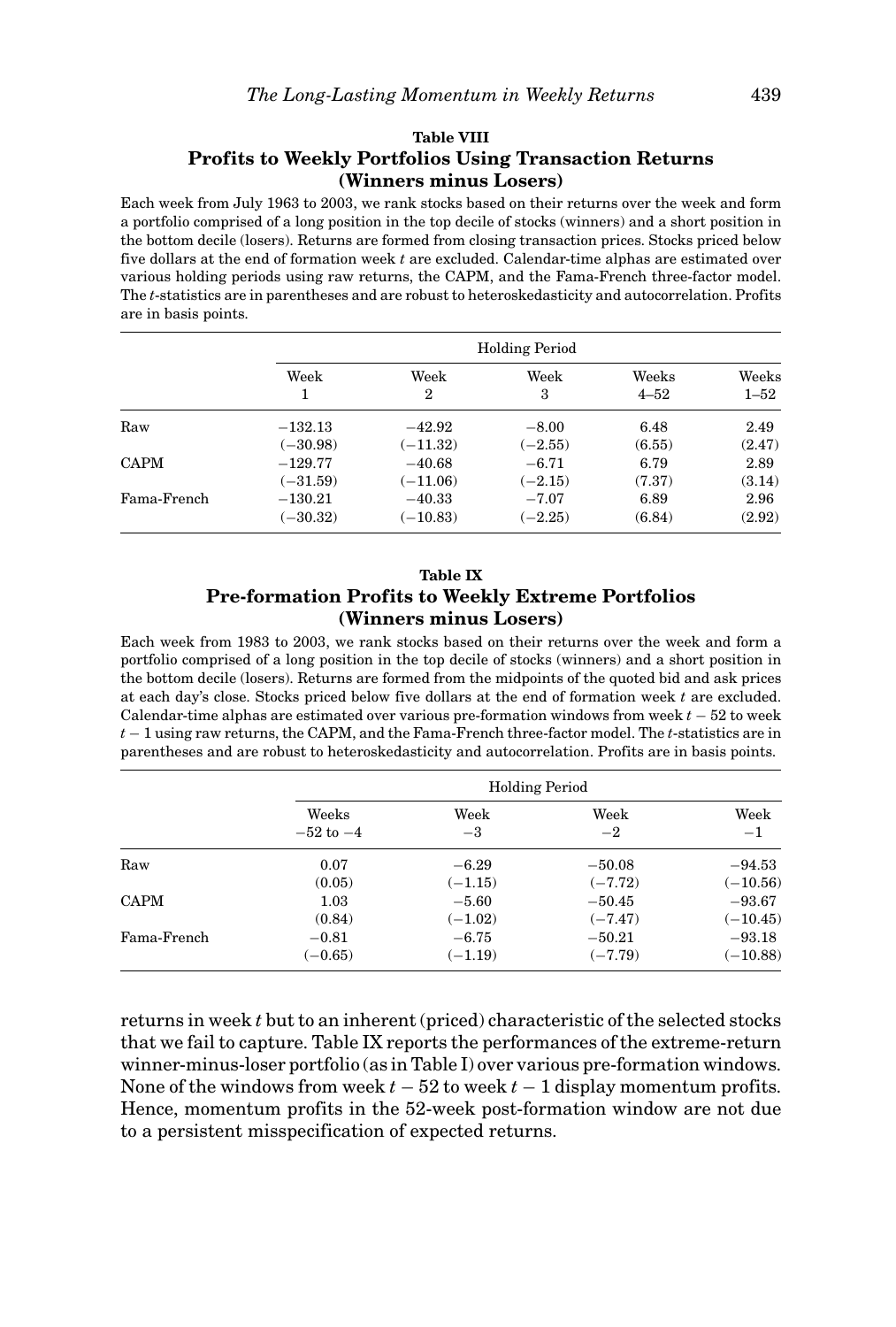# **Table X Profits to Monthly Extreme Portfolios (Winners minus Losers)**

Each week from 1983 to 2003, we rank stocks based on their returns over weeks  $[t - 3, t]$  and form a portfolio comprised of a long position in the top decile of stocks (winners) and a short position in the bottom decile (losers). Returns are formed from the midpoints of the quoted bid and ask prices at each day's close. Stocks priced below five dollars at the end of the formation week *t* are excluded. Calendar-time alphas are estimated over various holding periods using raw returns, the CAPM, and the Fama-French three-factor model. The *t*-statistics are in parentheses and are robust to heteroskedasticity and autocorrelation. Profits are in basis points.

|             |           | <b>Holding Period</b>  |           |                   |                   |
|-------------|-----------|------------------------|-----------|-------------------|-------------------|
|             | Week      | Week<br>$\overline{2}$ | Week<br>3 | Weeks<br>$4 - 52$ | Weeks<br>$1 - 52$ |
| Raw         | $-61.41$  | $-16.51$               | 8.12      | 15.65             | 13.18             |
|             | $(-6.15)$ | $(-2.01)$              | (1.17)    | (4.55)            | (3.78)            |
| <b>CAPM</b> | $-54.50$  | $-11.41$               | 11.82     | 15.79             | 13.63             |
|             | $(-5.90)$ | $(-1.46)$              | (1.65)    | (4.75)            | (4.08)            |
| Fama-French | $-58.94$  | $^{-15.63}$            | 8.00      | 16.54             | 14.10             |
|             | $(-5.94)$ | $(-1.83)$              | (1.05)    | (4.69)            | (3.91)            |

Interestingly, Table IX does show negative profits in weeks  $t - 1$  and  $t - 2$ . This pre-formation reversal in returns is the mirror image of the post-formation reversal.<sup>21</sup> This finding suggests that the forces that induce reversal in returns across weeks  $t$  to  $t + 1$  also induce reversal across weeks  $t - 1$  to  $t$ . As noted earlier, two potential explanations of the reversal are microstructure issues and traders' overreaction to news. In Section VII we discuss what our findings as a whole can and cannot say about the short-run reversal.

#### *D. Momentum in 1-Month Returns*

For completeness, we also examine whether momentum exists in 1-month returns. Jegadeesh (1990) finds that short-run reversal in returns occurs at the 1-month horizon, not just the 1-week horizon documented by Lehmann (1990). We rank stocks each week based on returns over  $[t - 3, t]$  and define winner stocks to be those in the top decile of returns over that 4-week period and loser stocks to be those in the bottom decile over that 4-week period.

Table X provides the profits to the winner-minus-loser portfolio over various holding periods. Consistent with Jegadeesh's (1990) results, we see that 4-week returns reverse strongly in week  $t + 1$ . As with 1-week returns (in Table I), the reversal dies out quickly and is completely gone by week *t* + 3. The 4-week extreme portfolio then displays a run-up in profits over weeks  $[t + 4, t + 52]$ , and this run-up is once again strong enough to offset the initial reversal and generate statistically significant momentum profits over weeks  $[t + 1, t + 52]$ , with *t*-statistics greater than 3.7 across raw, CAPM, and Fama-French performance

<sup>21</sup> Ball et al. (1995) find similar results using bid-to-bid returns on NASDAQ stocks from 1983 to 1990.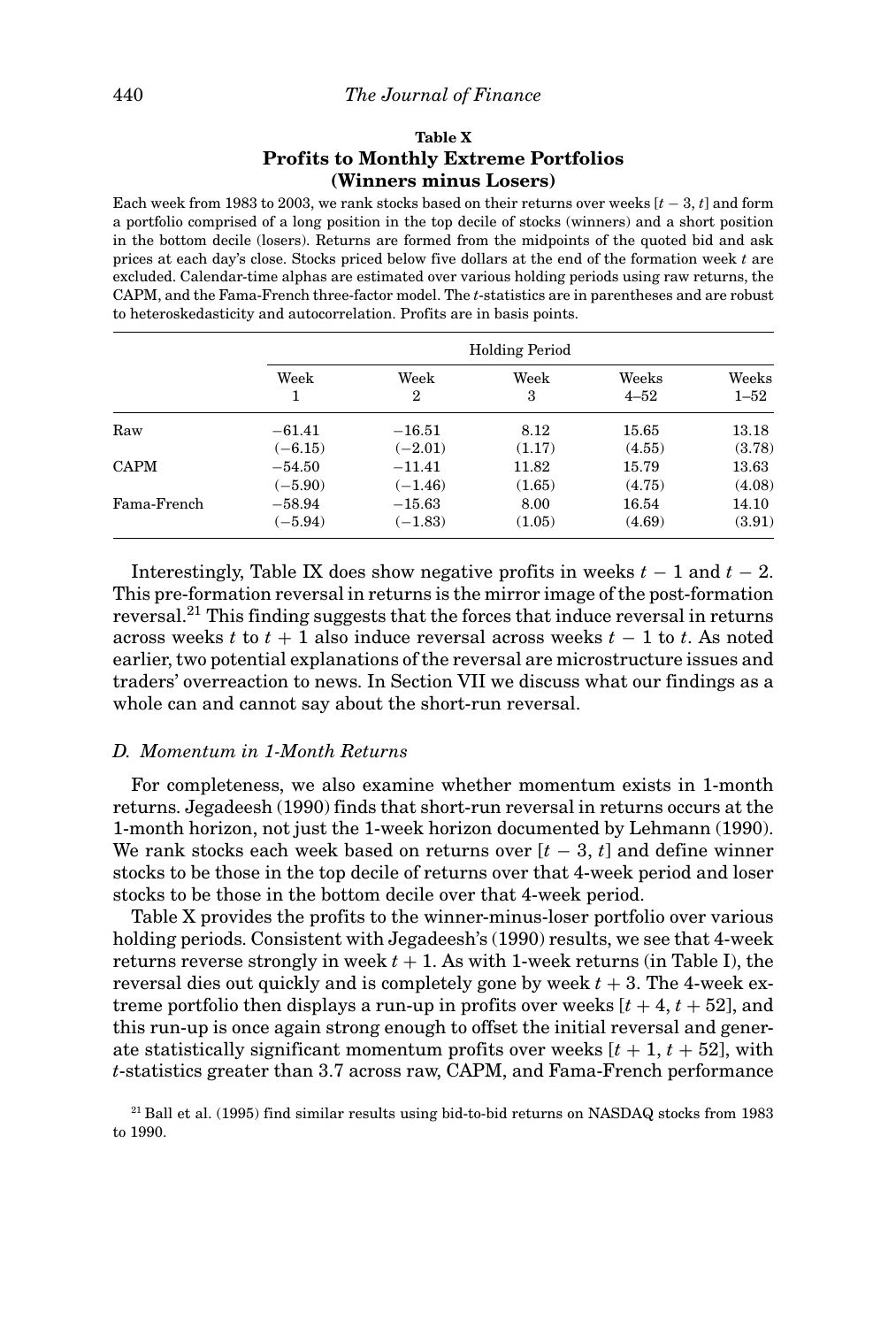metrics. In short, portfolios based on 4-week returns behave qualitatively the same as portfolios based on 1-week returns.

#### **VI. Return Consistency**

Grinblatt and Moskowitz (2004) and Watkins (2003) find that stocks with a high frequency of positive returns over the past 6 to 36 months have higher returns than other stocks, and Watkins finds that stocks with a high frequency of negative returns over these long horizons have lower returns than other stocks.22 These researchers also show that a portion of the momentum in 6- and 12-month returns is related to these return-consistency effects. In addition, Watkins (2006) examines short-run consistency over 2 and 4 weeks and finds that positive consistency leads to lower returns the next week and negative consistency leads to higher returns the next week.

We extend this related literature and examine whether return consistency over 1 and 4 weeks contributes to the momentum in returns that we document in prior sections. We define a stock to be positively consistent in week *t* if it has 5 days of raw returns greater than zero and negatively consistent in week *t* if it has 5 days of raw returns less than zero. Our choice of 5 out of 5 days to define consistency reflects our belief that 4 out of 5 might not be restrictive enough. Grinblatt and Moskowitz (2004) select proportions of periods that have roughly 10% probability under a binomial distribution assuming 0.5 probability of positive and nonpositive returns (or negative and nonnegative) each period. The probability of 5 out of 5 is roughly 3%, while the probability of at least 4 out of 5 is roughly 19%.

For the 4-week formation period over weeks  $[t - 3, t]$ , we define positive consistency to be at least 70% of the available days. For nonholiday periods, this requires at least 14 of the 20 days to be consistently positive or negative, which occurs under the binomial distribution with probability 6% and is the specification used by Watkins (2006).

In this section we rely exclusively on cross-sectional regressions to examine the ability of return consistency over weekly and monthly horizons to predict future returns. Portfolio methods, as it turns out, do not adequately control for prior returns when conditioning on return consistency. For example, after identifying winner and loser stocks in week *t* based on sorting raw returns into deciles, we find that the mean return spread between 1-week *consistent* winners and losers in formation week *t* is 27% over 1983–2003; the spread between *nonconsistent* winners and losers is only 22%. The 5% difference in returns in the formation week should generate a significant momentum effect that spuriously would be attributed to a consistency effect. As evidence of this, the less-extreme portfolio (8−3) in Table II has a 5.2% return spread in the formation week, and we detect momentum profits over weeks  $[t + 1, t + 52]$ 

 $22$  The source of the divergence in Grinblatt and Moskowitz's (2004) and Watkins's (2003) findings regarding loser consistency is unclear, but is possibly due to the different methods used by each to control for other known effects on stock returns.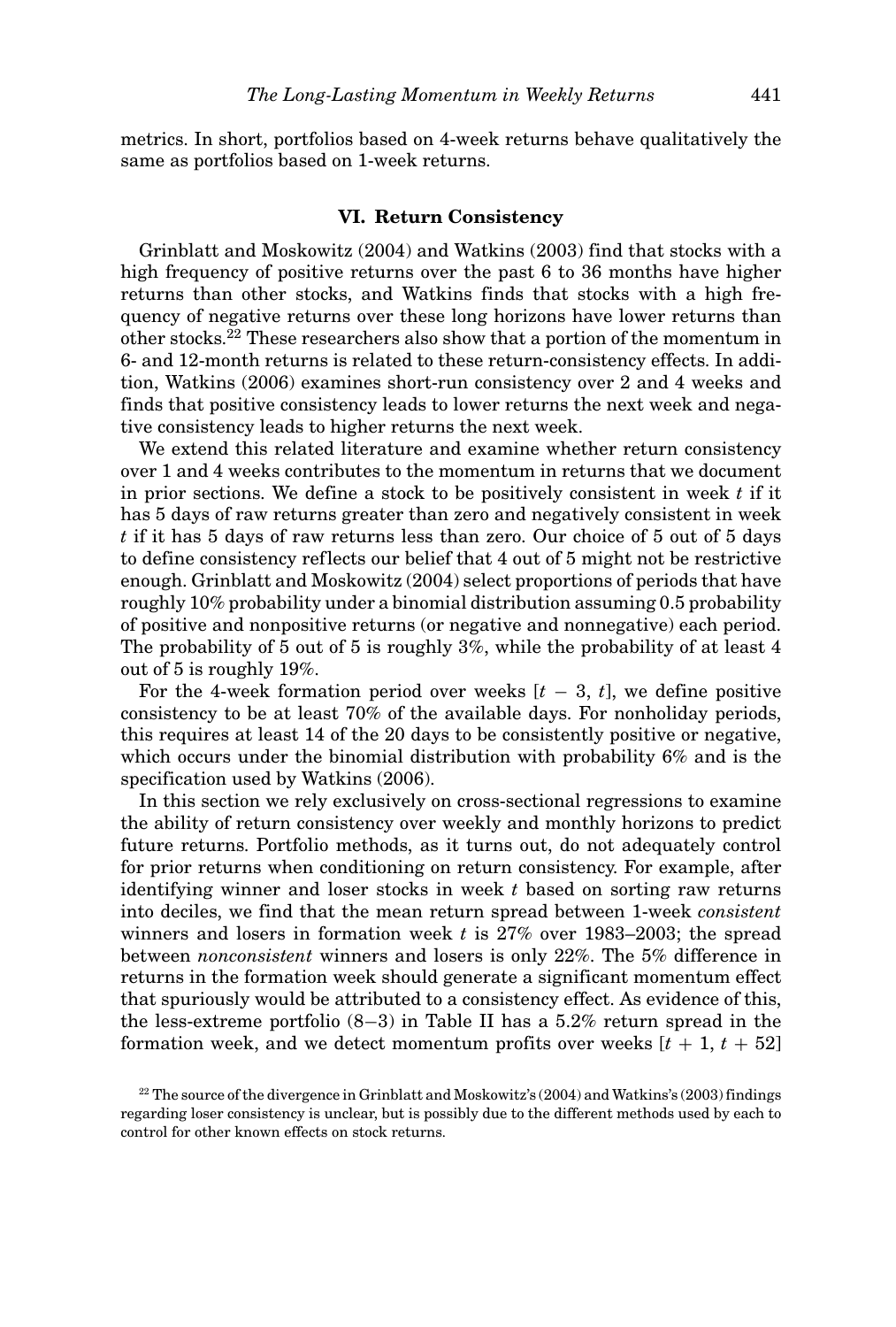for that portfolio. We therefore conclude that the portfolio method does not adequately control for formation-week returns when conditioning on consistency. Hence, we use regressions.

Each week *t*, we regress the cross-section of return over  $[t + 1, t + 52]$  on a consistency dummy variable defined over either week *t* or weeks [*t* − 3, *t*], the corresponding return over either week *t* or weeks  $[t - 3, t]$ , and the logs of size and  $\frac{B}{M}$ . The weekly time series of coefficients is then used to test the null hypothesis that each coefficient is zero. See Section III.B for details on the robust standard errors. We define the consistency dummy variable (*CONS*) as

$$
CONS_{it}^h = \begin{cases} 1 & \text{if stock } i \text{ is positively consistent over horizon } h \\ -1 & \text{if stock } i \text{ is negatively consistent over horizon } h \\ 0 & \text{otherwise,} \end{cases}
$$
 (1)

where  $h = (Week, Mth)$ , which indicates whether consistency is determined over week *t* or over weeks [*t* − 3, *t*]. We choose to combine the potential effects of positive and negative consistency into a single dummy variable for brevity, since we find that little information is lost by reporting the single measure. We also examine the return over  $t + 1$  as the dependent variable for completeness. In addition, for a given calendar week to be included in the analysis, we require at least 10 stocks that week to be labeled positively consistent and 10 stocks to be labeled negatively consistent.<sup>23</sup>

Table XI reports the results of the cross-sectional regression analyses. Panels A and B respectively show that  $Cons<sub>t</sub><sup>Week</sup>$  is not related to either the return over week  $t + 1$  or the return over weeks  $[t + 1, t + 52]$ , controlling for  $\frac{B}{M}$ , size, and the formation-period return. Thus, consistency measured over the shortest window of 5 days does not display an ability to predict future returns.<sup>24</sup> Panel  $C$  shows that  $Cons^{Mth}_{t}$  is negatively related to returns in week  $t$ , consistent with Watkins's (2006) short-run finding. Specifically, the mean profit in week  $t +$ 1 to buying stocks that were positively consistent over the past 4 weeks and shorting the stocks that were negatively consistent is  $-0.42\% (= -0.21\% \times 2)$ . However, Panel D shows that  $Cons^{Mth}_t$  is not related to longer-run performance over weeks  $[t+1, t+52]$ .

In short, while 4-week consistency is related to return reversal in the subsequent week, we find that consistency in returns does not contribute to our findings of longer-run momentum in 1- and 4-week returns.

## **VII. Short-Run Reversal**

In addition to finding return momentum in a seemingly unexpected place– weekly returns—our results shed new light on short-run reversal. First, reversal in returns is less prevalent than prior studies indicate. After eliminating

<sup>23</sup> The minimum number of weeks available for analysis across the various specifications of regressions is 580.

<sup>&</sup>lt;sup>24</sup> Separating the consistency dummy variable into its positive and negative components finds a negative relation between negative consistency in week  $t$  and return in week  $t + 1$ .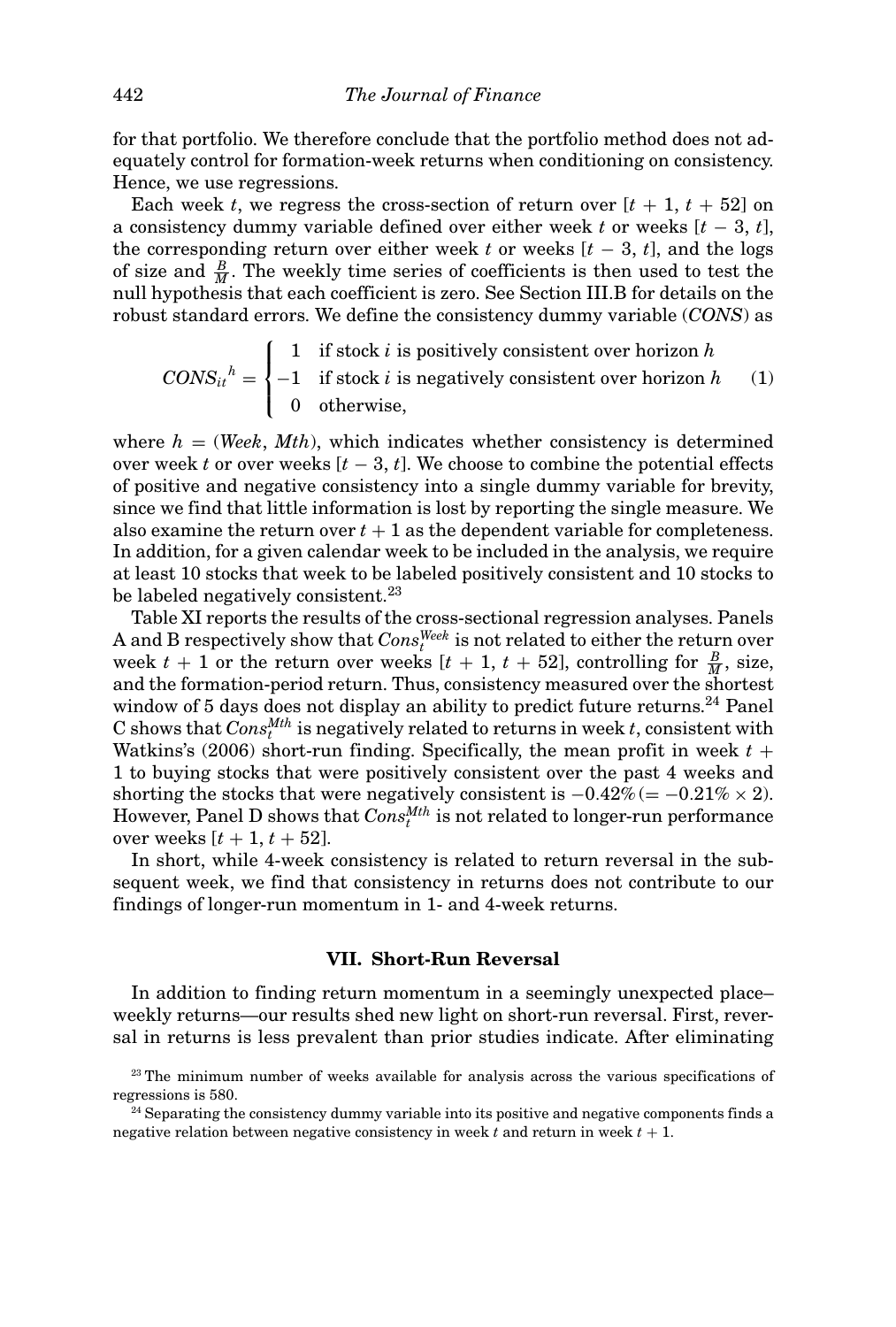# **Table XI Effects of Return Consistency**

Each week from 1983 to 2002, we regress the cross-section of various future holding-period returns on return consistency, formation-period return,  $\frac{B}{M}$ , and size. A stock is positively consistent last *week* if it has positive returns for 5 out of 5 days in week *t*. A stock is positively consistent last *month* if it has positive returns at least 14 out of 20 days in weeks [*t* − 3, *t*]. Negative consistency is defined analogously for the prior week and the prior month.  $\mathit{CONS}^h_t$  is set to one if a stock is positively consistent in the prior period, to negative one if a stock is negatively consistent, or to zero otherwise, where  $h = (week, month)$ . The mean of the weekly time series of each coefficient is reported below and is tested to be zero. The *t*-statistics are in parentheses and are robust to heteroskedasticity and autocorrelation. The mean coefficients on the return consistency measures are given in column 1. The mean coefficients of the return over week  $t$  and over weeks  $[t - 3, t]$ are given analogously in column 2. The log of the book-to-market ratio (column 4) and size (column 5) are included as controls and are updated the first week in January and the first week in July, respectively, and are sampled at week *t*. Returns are formed from the quoted bid and ask prices at each day's close. Stocks priced below five dollars at the end of the week from which the 1-week return is sampled are excluded. Reported coefficient estimates are multiplied by 100.

| <b>Future Return</b> | 1                                 | $\mathbf{2}$         | 3                             | $\overline{4}$ |
|----------------------|-----------------------------------|----------------------|-------------------------------|----------------|
|                      | <b>Explanatory Variables</b>      |                      |                               |                |
| A. $r_{t+1}$         | Cons <sub>t</sub> <sup>Week</sup> | $r_t$                | $\ln\left(\frac{B}{M}\right)$ | ln(size)       |
|                      | $-0.06$<br>$(-1.10)$              | $-4.04$<br>$(-7.86)$ | 0.31<br>(7.15)                | 0.04<br>(2.37) |
| B. $r_{[t+1,t+52]}$  | Cons <sub>t</sub> <sup>Week</sup> | $r_t$                | $\ln\left(\frac{B}{M}\right)$ | ln(size)       |
|                      | $-0.14$<br>$(-0.42)$              | 11.55<br>(4.61)      | 9.09<br>(6.25)                | 0.53<br>(0.92) |
| C. $r_{t+1}$         | $Cons_t^{Mth}$                    | $r_{[t-3,t]}$        | $\ln\left(\frac{B}{M}\right)$ | ln(size)       |
|                      | $-0.21$<br>$(-4.63)$              | $-1.46$<br>$(-6.22)$ | 0.31<br>(6.16)                | 0.02<br>(1.39) |
| D. $r_{[t+1,t+52]}$  | $Cons_t^{Mth}$                    | $r_{[t-3,t]}$        | $\ln\left(\frac{B}{M}\right)$ | ln(size)       |
|                      | 0.15<br>(0.23)                    | 15.38<br>(3.22)      | 8.59<br>(5.13)                | 0.10<br>(0.13) |

bid-ask bounce, week-1 reversals are limited to extreme-return stocks (Table II). Second, and more importantly, reversal is not the largest effect in 1-week returns; momentum is. Returns over  $[t+1, t+52]$  are positively related to returns in week *t* despite the brief reversal in weeks  $t + 1$  and  $t + 2$  (Tables I and IV).

There are at least two categories of explanations for this complex return pattern. The first is that price-setting trading behaviors are more heterogeneous than previously thought. For example, short-term traders might overreact to news and longer-term traders might underreact. Or, all traders might overreact to a short-lived and extreme piece of information, yet underreact to a longer-lived and more value-relevant piece of information. A second category of explanations involves short-run reversal being due solely to illiquidity and not to overreaction. Specifically, traders might underreact to news in general, driving the momentum in returns, yet sufficient price pressure might build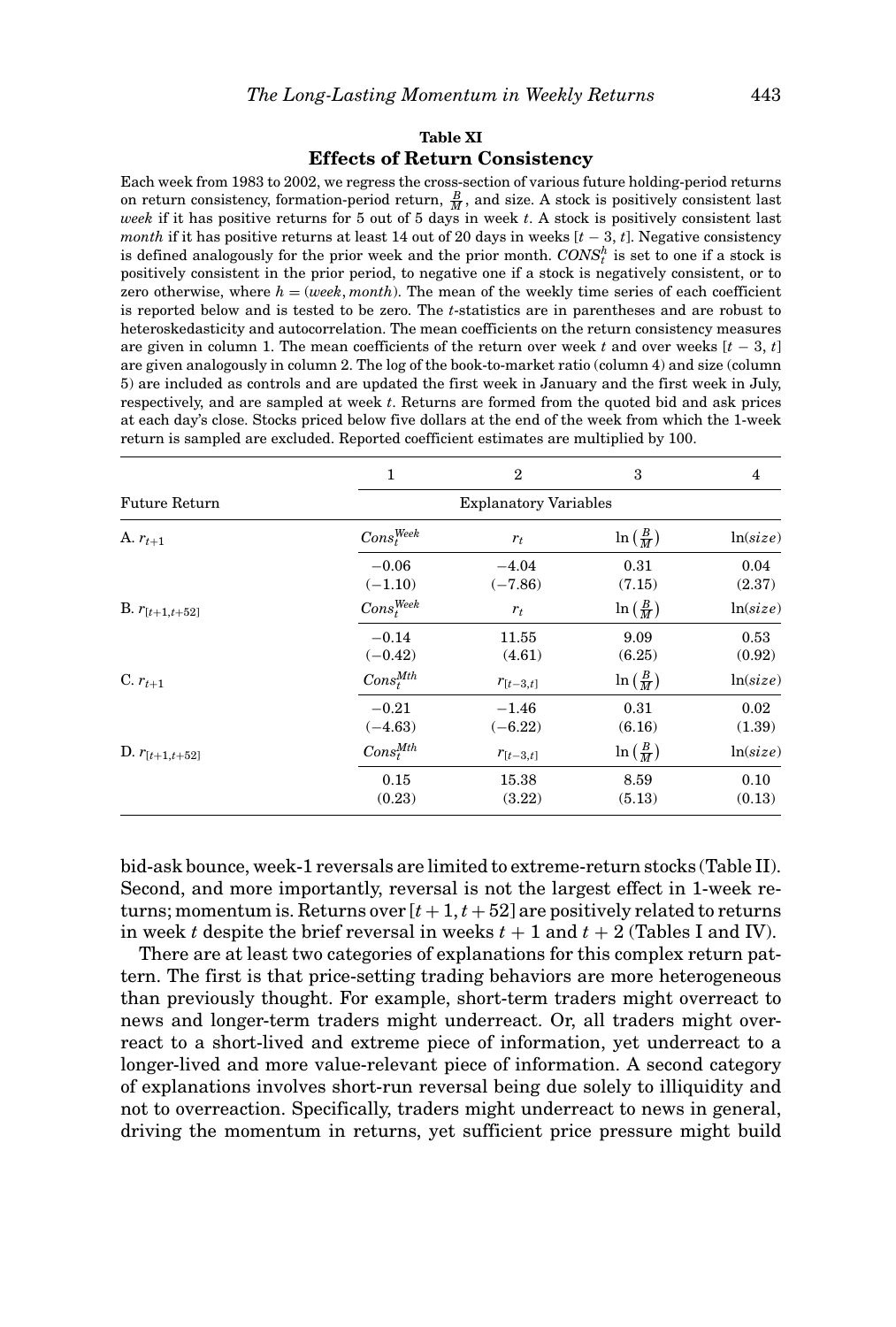during the news release to drive a brief reversal.

We offer no evidence to distinguish these two categories of possibilities, that is, to either verify or eliminate overreaction as a determinant of short-run reversal. However, we provide additional evidence of illiquidity as a contributor to short-run reversal. As Subrahmanyam (2005) notes, a necessary condition for illiquidity/microstructure to account for return reversal is for order imbalance to relate negatively to future returns. Subrahmanyam does not find any relation between order imbalance and monthly returns, but the monthly horizon he uses might be too long. We reexamine that relation at the weekly frequency.

Using ISSM and TAQ data on NYSE stocks, we examine the relation between order imbalance and next week's return. We sign trades using Lee and Ready's (1991) procedure. Trades executing above (below) the prevailing quote midpoint are categorized as buys (sells). For trades executing at the midpoint, those following an uptick (downtick) are categorized as buys (sells). Following Bessembinder (2003), we assume quotes are recorded with a 5-second delay until 1998 and that they are recorded instantaneously thereafter. Dollar order imbalance in week  $t$ ,  $OImb_t$ , is the dollar value of buy orders less the dollar value of sell orders.

We then examine weekly cross-sectional regressions of  $r_{t+1}$  on  $OImb_t$ . Following Subrahmanyam (2005), we include trading volume in week *t* as a control. The mean of the time series of coefficients on  $OImb_t$  from January 1983 to December 2003 (multiplied by  $10^{10}$ ) is  $-0.21$  and is significantly negative with a *t*-statistic of  $-4.32$ . However, the inclusion of  $r_t$  removes the negative relation of  $OImb_t$  with  $r_{t+1}$ .

Our only point with respect to these regressions is to establish that illiquidity is an empirically plausible explanation of short-run reversal at weekly horizons. Using Amihud's (2002) measure of illiquidity, Avramov et al. (2006) suggest the same. How much of the explanatory power of  $r_t$  is actually due to illiquidity remains a contested issue as currently available microstructure measures do not fully capture return reversal.25

Kaniel, Saar, and Titman (2004) offer an interesting new perspective on illiquidity and short-run reversal. They find that individuals are contrarian investors over weekly horizons and suggest that individuals provide liquidity to institutions who demand immediacy in their trades. Their conjecture implies that order flow and inventory measures need to account for the role of individuals as liquidity providers. In addition, because the trading activity of institutions is greater in the stocks in which institutions hold more shares (as shown by Boehmer and Kelley (2005)), the greater short-run reversal in large, high-coverage, and high-institutional-ownership stocks in Table VII might be due to greater demand for immediacy by institutional traders. Further analysis of the behavior of institutional traders would be an interesting avenue for future research. One last point in this regard is that, if institutions are demanding immediacy and incurring trading costs, our momentum findings over weeks

<sup>&</sup>lt;sup>25</sup> On this note, Hendershott and Seasholes (2006) provide complementary cross-sectional evidence that the weekly inventory of the NYSE specialist relates positively to next week's return. They also find that inventory and order imbalance remain significant determinants of  $r_{t+1}$  in the presence of  $r_t$ . However,  $r_t$  remains significant as well.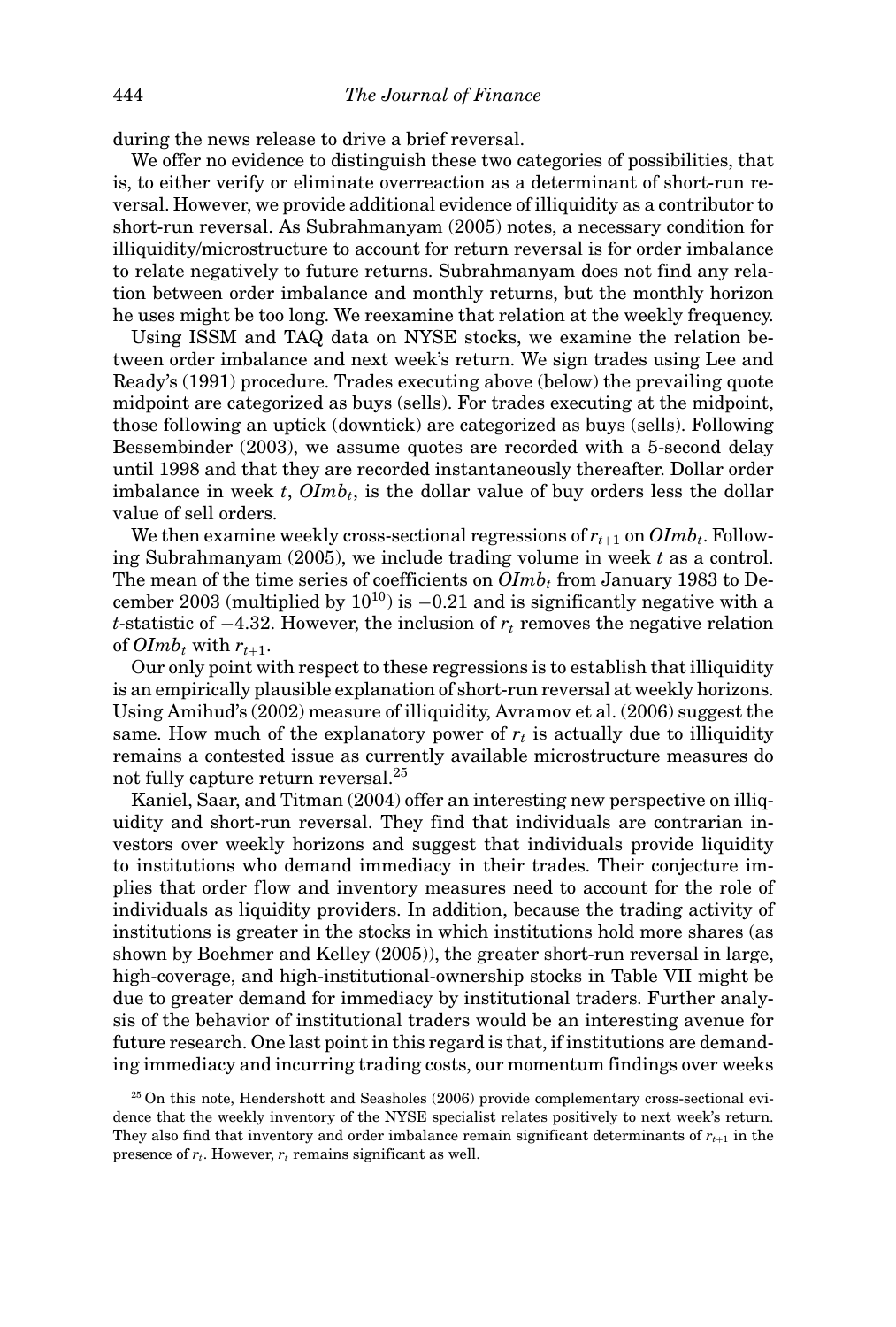[*t* + 1, *t* + 52] suggest that on net institutions do not suffer if stocks are held for the entire year, as the benefit of return momentum offsets the presumed costs of immediacy.

In short, neither the reversal nor the momentum that follows extreme weekly returns is fully understood. To the extent that weekly returns contain traders' misreactions to news, we can conclude that overreaction is not the largest misreaction; rather, underreaction is.<sup>26</sup>

# **VIII. Conclusion**

A portfolio that buys last week's winner stocks and shorts last week's loser stocks earns positive profits over the next 52 weeks. This is striking given the well-known presence of negative (contrarian) profits in the first weeks following an extreme weekly return. Thus, a literature that once portrayed weekly returns only as reversing must now recognize a second effect, momentum, which offsets and indeed dominates the reversal.

The finding of momentum in 1-week returns, which complements the findings of momentum in corporate events, firm-specific headline news, and longer-run returns up to 12 months, simplifies the anomaly picture, as return continuation is a pervasive phenomenon. Moreover, weekly returns provide researchers a new and more stringent testing ground of momentum theories. For example, revisiting the studies by Chan (2003) and Zhang (2006), we find that their longer-run momentum results do not extend to 1-week momentum. Specifically, we find that the market's reactions to explicit news (price movements associated with public news) and to implicit news (price movements without public news) are not categorically different, and that uncertainty is not related to momentum in 1-week returns. Interestingly though, return momentum following explicit news is stronger than return momentum following implicit news. Further examinations of this finding might be fruitful.

In addition to the finding of longer-run momentum following weekly returns, we find that winner and loser stocks outside the extreme deciles of weekly returns generate momentum profits in the subsequent week. In short, momentum is the dominant effect in weekly returns. If abnormal profits are due to the market's misreactions to news, then on net, weekly returns seem better characterized as underreactions, not overreactions.

### **REFERENCES**

Amihud, Yakov, 2002, Illiquidity and stock returns: Cross-section and time-series effects, *Journal of Financial Markets* 5, 31–56.

Andrews, Donald W. K., 1991, Heteroskedastic and autocorrelation consistent covariance matrix estimation, *Econometrica* 59, 817–858.

Avramov, Doron, Tarun Chordia, and Amit Goyal, 2006, Liquidity and autocorrelations in individual stock returns, *Journal of Finance* 61, 2365–2394.

 $26$  When we extend the holding-period window in Table I to 3 years following extreme weekly returns, profits are no longer statistically different from zero. The interpretation that extreme weekly returns are better viewed as underreactions is then tempered, but the evidence that extreme weekly returns are not too extreme remains, which is still a notable departure from prior studies.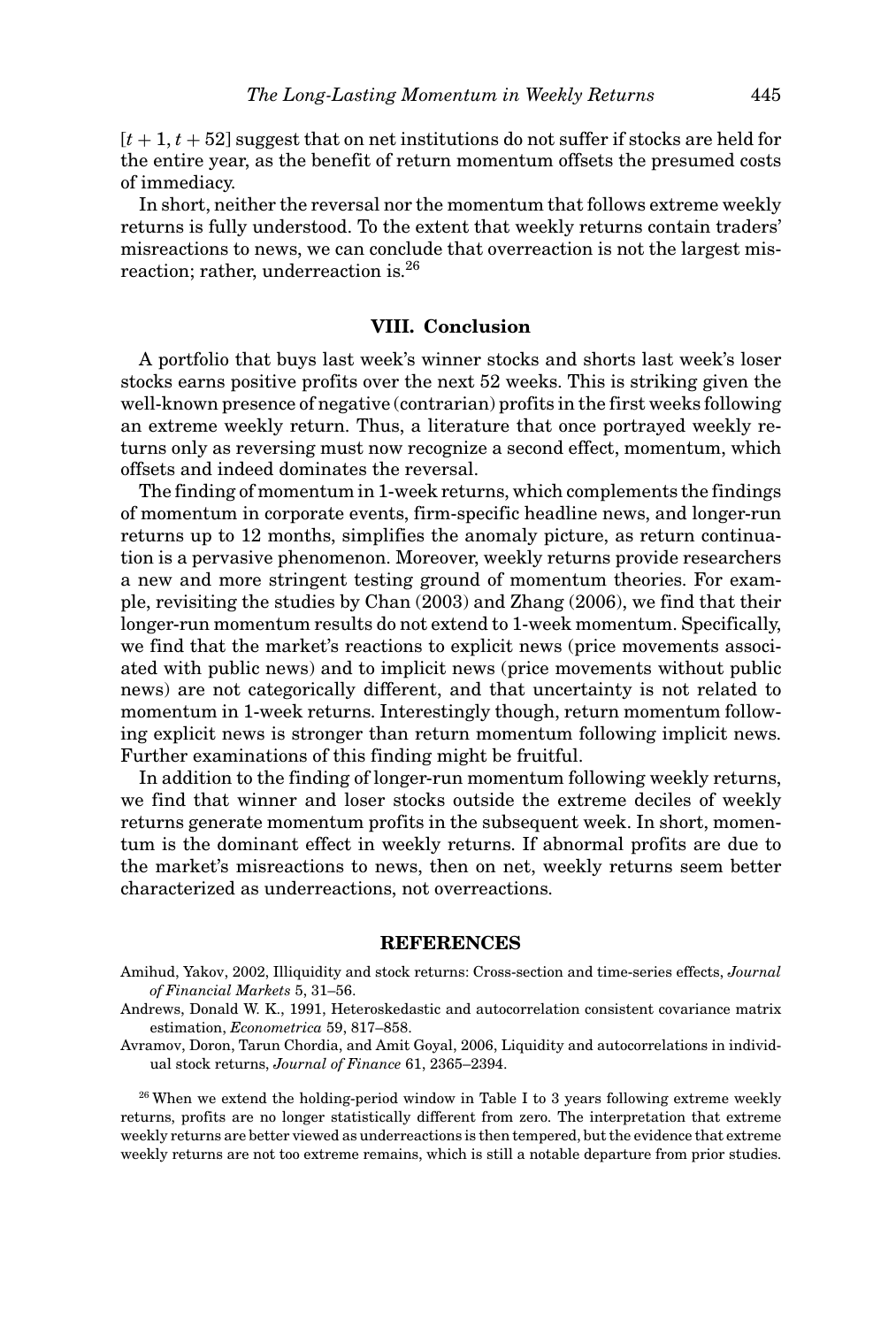- Ball, Ray, S.P. Kothari, and Charles E. Wasley, 1995, Can we implement research on stock trading rules? *Journal of Portfolio Management* 21, 54–63.
- Barberis, Nicholas, Andrei Shleifer, and Robert Vishny, 1998, A model of investor sentiment, *Journal of Financial Economics* 49, 307–343.
- Bessembinder, Hendrick, 2003, Issues in assessing trade execution costs, *Journal of Financial Markets* 6, 233–257.
- Bhushan, Ravi, 1989, Firm characteristics and analyst following, *Journal of Accounting and Economics* 11, 255–274.
- Boehmer, Ekkehart, and Eric Kelley, 2005, Institutional investors and the informational efficiency of prices, Working paper, Texas A&M University.
- Boudoukh, Jacob, Matthew P. Richardson, and Robert F. Whitelaw, 1994, Tale of three schools: Insights on autocorrelations of short-horizon stock returns, *Review of Financial Studies* 7, 539–573.
- Brav, Alon, and J. B. Heaton, 2002, Competing theories of financial anomalies, *Review of Financial Studies* 15, 575–606.
- Chan, Wesley S., 2003, Stock price reaction to news and no-news: Drift and reversal after headlines, *Journal of Financial Economics* 70, 223–260.
- Conrad, Jennifer S., Allaudeen Hameed, and Cathy Niden, 1994, Volume and autocovariances in short-horizon individual security returns, *Journal of Finance* 49, 1305–1329.
- Conrad, Jennifer, Gautam Kaul, and M. Nimalendran, 1991, Components of short-horizon individual security returns, *Journal of Financial Economics* 29, 365–384.
- Cooper, Michael, 1999, Filter rules based on price and volume in individual security overreaction, *Review of Financial Studies* 12, 901–935.
- Daniel, Kent, David Hirshleifer, and Avanidhar Subrahmanyam, 1998, Investor psychology and investor security market under- and overreactions, *Journal of Finance* 53, 1839–1886.
- Daniel, Kent, and Sheridan Titman, 2006, Market reactions to tangible and intangible information, *Journal of Finance* 61, 1605–1643.
- DeBondt, Werner F.M., and Richard Thaler, 1985, Does the stock market overreact? *Journal of Finance* 40, 793–808.
- Diether, Karl B., Christopher J. Malloy, and Anna Scherbina, 2002, Differences of opinion and the cross-section of stock returns, *Journal of Finance* 57, 2113–2141.
- Fama, Eugene F., 1998, Market efficiency, long-term returns, and behavioral finance, *Journal of Financial Economics* 49, 283–306.
- Frazzini, Andrea, 2006, The disposition effect and underreaction to news, *Journal of Finance* 61, 2017–2046.
- Gallant, A. Ronald, 1987, *Nonlinear Statistical Models* (John Wiley and Sons, New York).
- Gompers, Paul A., and Andrew Metrick, 2001, Institutional investors and equity prices, *Quarterly Journal of Economics* 116, 229–259.
- Grinblatt, Mark, and Bing Han, 2005, Prospect theory, mental accounting and momentum, *Journal of Financial Economics* 78, 311–333.
- Grinblatt, Mark, and Tobias J. Moskowitz, 2004, Predicting stock price movements from past returns: The role of consistency and tax-loss selling, *Journal of Financial Economics* 71, 541–579.
- Grundy, Bruce D., and Spencer J. Martin, 2001, Understanding the nature of the risks and the sources of the rewards to momentum investing, *Review of Financial Studies* 14, 29–78.
- Hansch, Oliver, Narayan Y. Naik, and S. Viswanathan, 1998, Do inventories matter in dealership markets? Evidence from the London Stock Exchange, *Journal of Finance* 53, 1623–1656.
- Hasbrouck, Joel, and George Sofianos, 1993, The trades of market makers: An empirical analysis of NYSE specialists, *Journal of Finance* 48, 1565–1593.
- Hendershott, Terrence, and Mark S. Seasholes, 2006, Specialist inventories and stock prices, Working paper, University of California, Berkeley.
- Hirshleifer, David, 2001, Investor psychology and asset pricing, *Journal of Finance* 56, 1533–1597.
- Hong, Harrison, Terence Lim, and Jeremy C. Stein, 2000, Bad news travels slowly: Size, analyst coverage, and the profitability of momentum strategies, *Journal of Finance* 55, 265–295.
- Hong, Harrison, and Jeremy C. Stein, 1999, A unified theory of underreaction, momentum trading, and overreaction in asset markets, *Journal of Finance* 54, 2143–2184.